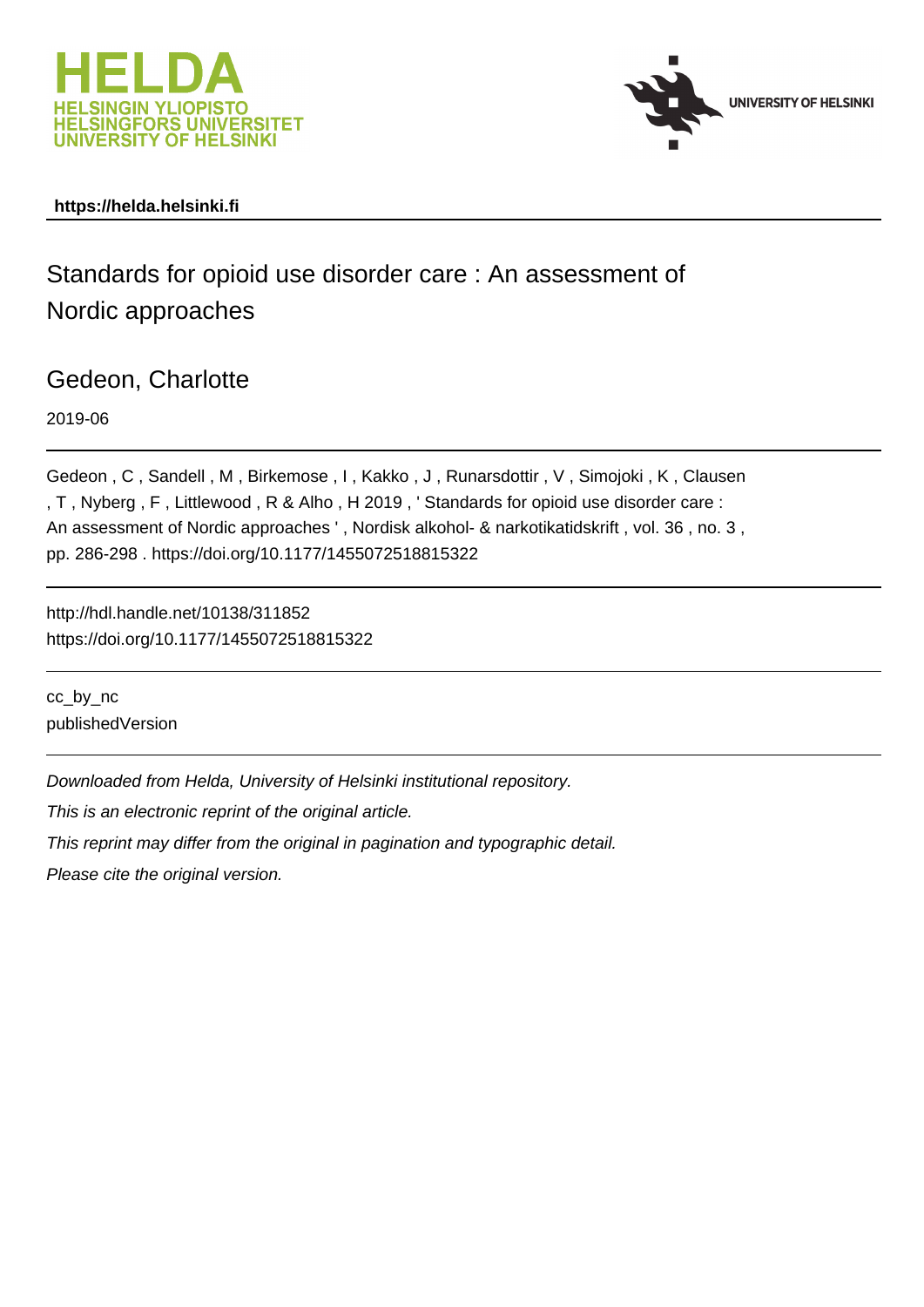Overview

# Standards for opioid use disorder care: An assessment of Nordic approaches

Nordic Studies on Alcohol and Drugs 2019, Vol. 36(3) 286–298 © The Author(s) 2019 Article reuse guidelines: [sagepub.com/journals-permissions](https://sagepub.com/journals-permissions) [DOI: 10.1177/1455072518815322](https://doi.org/10.1177/1455072518815322) [journals.sagepub.com/home/nad](http://journals.sagepub.com/home/nad)



Charlotte Gedeon Solstenen Addiction Centre, Skåne, Sweden

Mikael Sandell Capio Maria, Stockholm and Skåne, Sweden

Inge Birkemose Odense Kommune, Misbrugsbehandling, Denmark

Johan Kakko Umeå University, Sweden

Valgerður Rúnarsdóttir

SAA's Vogur Hospital, Reykjavik, Iceland

# Kaarlo Simojoki

Helsinki University Hospital, Finland A-Clinic Foundation/ A-clinic oy, University of Helsinki, Finland

### Thomas Clausen

Norwegian Centre for Addiction Research, University of Oslo, Norway

# Fred Nyberg

Uppsala University, Sweden

### Richard Littlewood

applied strategic, London, UK

### Hannu Alho

Abdominal Centre, University of Helsinki and Helsinki University Hospital, Helsinki, Finland

#### Abstract

Aims: Outcomes in opioid use disorder (OUD) in Nordic countries have improved with integrated treatment and harm-reduction programmes. Approaches and the standard of care are different across the region. Evidence of treatment needs and current approaches are defined from evidence to inform development of a common standard. Method: Evidence of population sizes and treatment approach collected. Common standards for care (harm reduction, pharmacotherapy, psychology/social therapy) defined for each country. Results: Evidence defines number in treatment; potential population needing treatment not defined for all countries. Populations

Submitted: 18 June 2018; accepted: 31 October 2018

#### Corresponding author:

Charlotte Gedeon, Solstenen i Skåne, Östra Mårtensgatan 15, 223 61 Lund, Sweden. Email: [charlotte.gedeon@solstenen.nu](mailto:charlotte.gedeon@solstenen.nu)

 $\mathbf{\Theta}$ Creative Commons Non Commercial CC BY-NC: This article is distributed under the terms of the Creative Commons Attribution-NonCommercial 4.0 License [\(http://www.creativecommons.org/](http://www.creativecommons.org/licenses/by-nc/4.0/) [licenses/by-nc/4.0/](http://www.creativecommons.org/licenses/by-nc/4.0/)) which permits non-commercial use, reproduction and distribution of the work without further permission provided the original work is attributed as specified on the SAGE and Open Access pages ([https://us.sagepub.com/en-us/nam/](https://us.sagepub.com/en-us/nam/open-access-at-sage) [open-access-at-sage](https://us.sagepub.com/en-us/nam/open-access-at-sage)).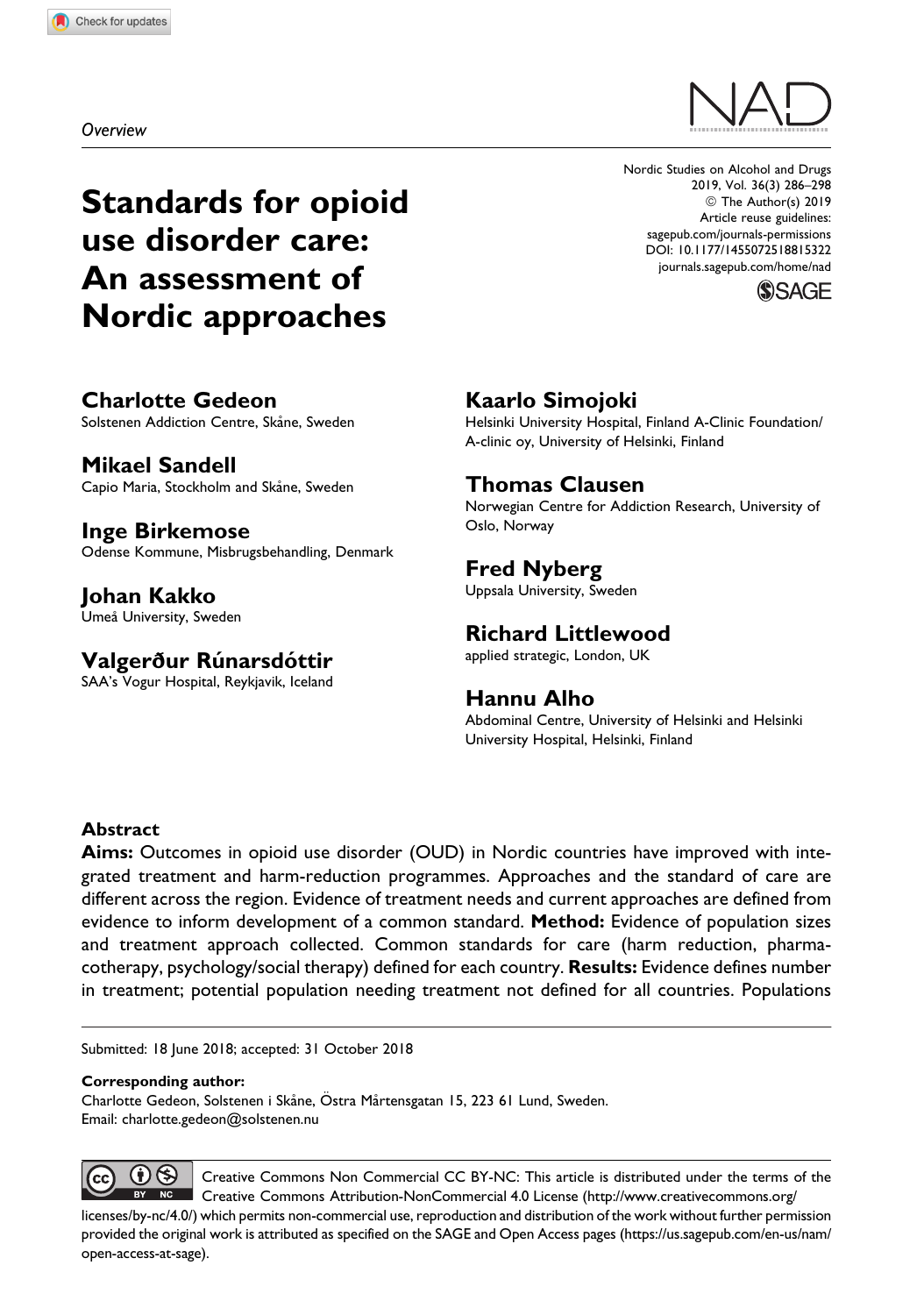sizes, treatment access (ratio in treatment programme compared to total country population) defined: Sweden 4,000 in OUD care (access ratio 40); Finland 3,000 (55); Norway 8,000 (154); Denmark 7,500 (132). Approach to treatment similar: integrated treatment programmes standard. Care provided by specialists in outpatient clinics/primary care; secondary care/inpatient services are available. Harm reduction is limited in Sweden but available and more accessible elsewhere. Treatment entry criteria: access relatively unlimited in Norway and Denmark, more limited in Finland and Sweden. Standards of care defined: easy access to high-quality services, individual planning, care not limited by time, management of relapse, education for patients, continuous engagement, holistic approach including management of comorbidities, needle equipment programmes without limit, treatment in prisons as community. **Conclusion:** There are opportunities to improve OUD care in the Nordics. Policy makers and clinicians can advance OUD care and share common success factors. Collaborative work across the Nordic countries is valuable. Further research in clinical practice development can yield important results for the benefit of patients with OUD.

#### Keywords

comparison, Denmark, Finland, Iceland, Norway, opioid use disorder, Sweden

Opioid use disorder (OUD) is associated with risk of mortality and morbidity (Dematteis et al., 2017) including adverse mental and somatic health outcomes, poor perceived quality of life, unemployment (Callahan et al., 2015), homelessness (National Alliance to End Homelessness, 2016), family disruption, social instability, criminal activities (Daley, 2013) as well as loss of economic productivity (Jiang, Lee, Lee, & Pickard, 2017). Pharmacotherapy with opioid agonist therapy (OAT) in an integrated programme with psychosocial care is proven to improve outcomes and can address the health and social consequences of OUD (Nielsen et al., 2016). Needle equipment programmes are effective in limiting harms from blood-borne viruses. Other approaches such as mutual help and Narcotics Anonymous are also important treatment options.

Sweden, Denmark, Finland, Norway, and Iceland have similar welfare and national healthcare system approaches with open accessto healthcare in general. There are similarities in substance-use culture across these countries (Selin et al., 2015) and guidance for treatment of people with OUD is available in Sweden (Socialstyrelsen, 2015), Denmark (Sundhedsstyrelsen, 2017), Finland

(Alho et al., 2012), Norway (Helsedirektoratet, 2016), and Iceland (SAA National Center of Addiction Medicine, 2016).

Pharmacotherapy is an established part of treatment systems in these countries (Skretting & Rosenqvist, 2010); although approaches to OUD care differ in each country. This work compares population needs and approaches to OUD care across the region to define standards for practice.

# Materials and methods

A comparison of approaches to OUD care was completed; care was described by collecting evidence of relevant populations, service type and access. Evidence describing the size, access, and approach for OUD care was collected from publications of national agencies concerned with substance-use disorders and peer-reviewed publications recommended by experts in the therapy area. Evidence sources were selected in a standard manner retrieving the most recent official government data describing OUD populations. Two reviewers familiar with the field assessed the evidence sources independently and extracted relevant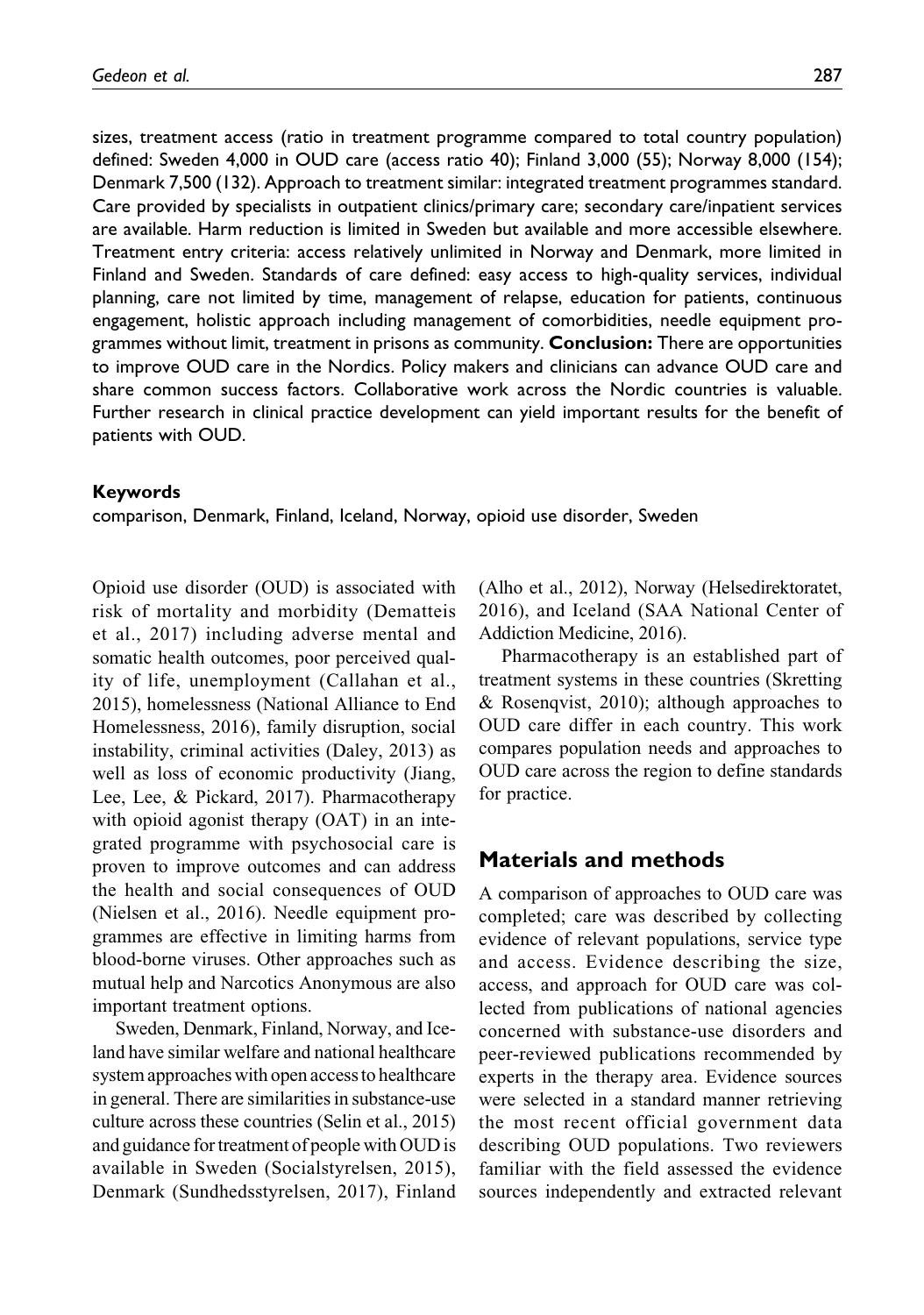data. Results of the evidence collection and analysis were reviewed by experts in the field (more than 10 years' experience in OUD care in the relevant countries). A recommendation for a standard of care was developed based on a comparison of current observed approaches across countries.

### Results

Assessment was completed for Sweden, Denmark, Finland, Norway, and Iceland (Table 1).

#### Population treatment needs and access

In Sweden, the population with potential need for OUD care is likely 29,500, as based on national patient and prison registries (Statens Folkhälsoinstitut, 2010); other sources describe different groups within this population including point prevalence estimates of persons involved in injecting drugs and those involved in heroin use (8,000–13,000) (Folkhalsomyndigheten, 2014; Urban, Lindholm, & Säfvenberg, 2016). In Denmark, the population with potential need for OUD care is 13,000 based on the national health registry data (Selin et al., 2015; Skretting & Rosenqvist, 2010; Sundhedsstyrelsen, 2014). In Finland, the number of problem opioid users is estimated to be 15,000 based on national hospital discharge registries and the police information system (Ollgren et al., 2014; Selin et al., 2015; Varjonen, 2014). In Norway, the population of highrisk opioid users or number of injecting drug users is 7,700–12,600 (SIRUS Norwegian Institute for Alcohol and Drug Research, 2014; Skretting & Rosenqvist, 2010) based on mortality data on drug-related deaths and questionnaire-based surveys among policy and social services. In Iceland, the population of active opioid users is 200 from the main substance misuse treatment centre (unpublished data, 2017). Opioid use profiles among people with OUD differ: injected heroin use is common in Denmark (Skretting & Rosenqvist, 2010), Norway (Helsedirektoratet, 2010;

Bretteville-Jensen & Amundsen, 2006), and Sweden (Skretting & Rosenqvist, 2010); illicit use of diverted buprenorphine is predominant in Finland (Selin et al., 2015); in Iceland almost all patients attending OUD treatment reported predominantly injected morphine use (Rúnarsdóttir, 2014). Relative levels of treatment engagement for the countries assessed are different. Estimated numbers engaged with treatment programmes are Norway (8,000) (Granerud & Toft, 2015), Denmark (7,500) (Sundhedsstyrelsen, 2014), Sweden (4,000) (Most recent estimate, likely an underestimated figure) (Socialstyrelsen, 2017), Finland (3,000) (National Institute for Health and Welfare Finland, 2017) and Iceland (130) (unpublished data, 2017). The index of treatment access (based on the number of patients in OUD care, annual estimate, as a ratio of the total national population, all citizens) indicates higher access to OUD care in Norway (ratio 154) and Denmark (132); access to care is more limited in Finland (55) and Sweden (40). (Iceland was not assessed due to small national population.)

#### Approach to treatment

The approach to OUD management is defined for each country (Table 2). The approach to OUD care is similar across the Nordic countries; treatment is based on integrated programmes of OAT medication and psychosocial therapy in the context of similar welfare and national stateprovided healthcare systems. Housing and social benefits, such as long-term disability pension, may be provided when appropriate from the municipality.

Outpatient care based on similar integrated programmes of medical and psychosocial therapy is the common model for treatment of OUD in all countries (Skretting & Rosenqvist, 2010). In Sweden and Iceland, patients may be advised or required to start with inpatient care under intensive monitoring (Hansdóttir, Rúnarsdóttir, & Tyrfingsson, 2013). Criteria to enter treatment programmes described in national guidelines differ across countries. In Denmark,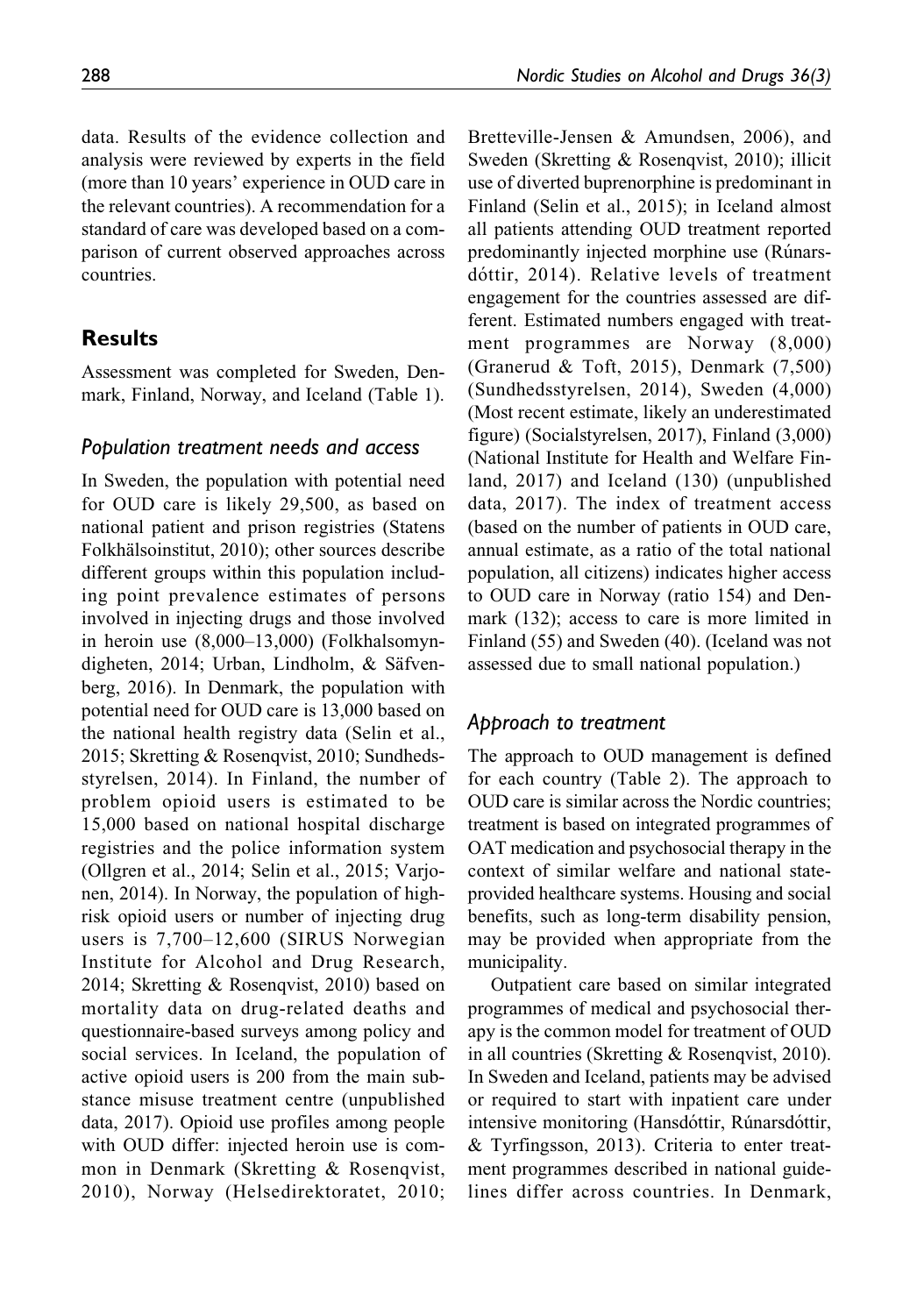| Country | Population<br>size(n)       | đ<br>Description<br>metric                   |                 | Year* Study supported by                                                       | Description of data collection                                                                                                                                                                                                          | Reference                                                             |
|---------|-----------------------------|----------------------------------------------|-----------------|--------------------------------------------------------------------------------|-----------------------------------------------------------------------------------------------------------------------------------------------------------------------------------------------------------------------------------------|-----------------------------------------------------------------------|
| Sweden  | 29,500                      | ро<br>Р<br>Problem dru<br>users <sup>§</sup> | 2007            | Statens Folkhälsoinstitut<br>(National Institute of<br>Public Health)          | Population size estimated by a truncated Poisson<br>method from PAR (national patient registry)<br>and prison service record in each county                                                                                             | (Statens Folkhälsoinstitut,<br>2010)                                  |
|         | 8,000                       | PWID                                         | $\frac{1}{20}$  | (Folkhalsomyndigheten)<br>The Public Health Agency                             | from national patient registries, identifying<br>Population size estimated by data extraction<br>diagnosis of drug abuse                                                                                                                | (Folkhalsomyndigheten, 2014)                                          |
|         | 7,237                       | People addicted<br><u>ທ</u><br>to opioid     | 2010            | The National Board of<br>Health and Welfare<br>(Socialstyrelsen)               | Number estimated from identifying diagnosis of (Socialstyrelsen, 2012)<br>opioid addiction from patient registries                                                                                                                      |                                                                       |
|         | $8,000 - 13,000$            | Heroin users                                 | Q<br>N.Q<br>C.N |                                                                                | Value referenced in a study by Umeå University (Urban, Lindholm, &<br>on OUD treatment. Original data obtained<br>from online source Internetmedicin.se                                                                                 | Säfvenberg, 2016)                                                     |
| Denmark | $13,000$<br>(10,066–16,821) | PWID                                         | 2008            | Medicines Authority<br>(Sundhedsstyrelsen)<br>Danish Heath and                 | National Board of Health registry of substance<br>Number estimated by data extraction from the<br>abusers                                                                                                                               | Sundhedsstyrelsen, 2014,<br>(Selin et al., 2015;<br>2016)             |
| Finland | $12,700 - 15,100$           | Opioid users                                 | 2012            | Medicines Authority<br>Danish Heath and<br>(HH)                                | discharge registry), PATJA (the national police<br>Population analysis based on data extraction<br>from national registries: HILMO (hospital<br>information system)                                                                     | (Ollgren et al., 2014; Selin<br>et al., 2015; Varjonen,<br>2014)      |
| Norway  | 8,600-12,600                | PWID                                         | 2008            | Norwegian Institute for<br>Alcohol and Drug<br>Research (SIRUS <sup>§§</sup> ) | multiplier method and questionnaire-based<br>substances, frequency and method of drug<br>services in the municipalities on types of<br>surveys among the police and the social<br>Population estimated by both mortality<br>consumption | (SIRUS Norwegian institute<br>for Alcohol and Drug<br>research, 2009) |
|         | $(7,200 - 10,100)$<br>8,400 | PWID                                         | 2012            |                                                                                | Number estimated from mortality multiplier<br>method based on mortality data on drug-<br>related deaths in the year                                                                                                                     | SIRUS Norwegian Institute<br>for Alcohol and Drug<br>Research, 2014)  |
|         | $(6,200 - 10,300)$<br>7,700 | High-risk opioid<br>users                    | 2012            |                                                                                | method based on mortality data on opioid-<br>Number estimated from mortality multiplier<br>related deaths in the year                                                                                                                   | (SIRUS Norwegian Institute<br>for Alcohol and Drug<br>Research, 2014) |

Table 1. Key studies defining opioid-use disorder (OUD) population in Nordic countries. Table 1. Key studies defining opioid-use disorder (OUD) population in Nordic countries.

(continued)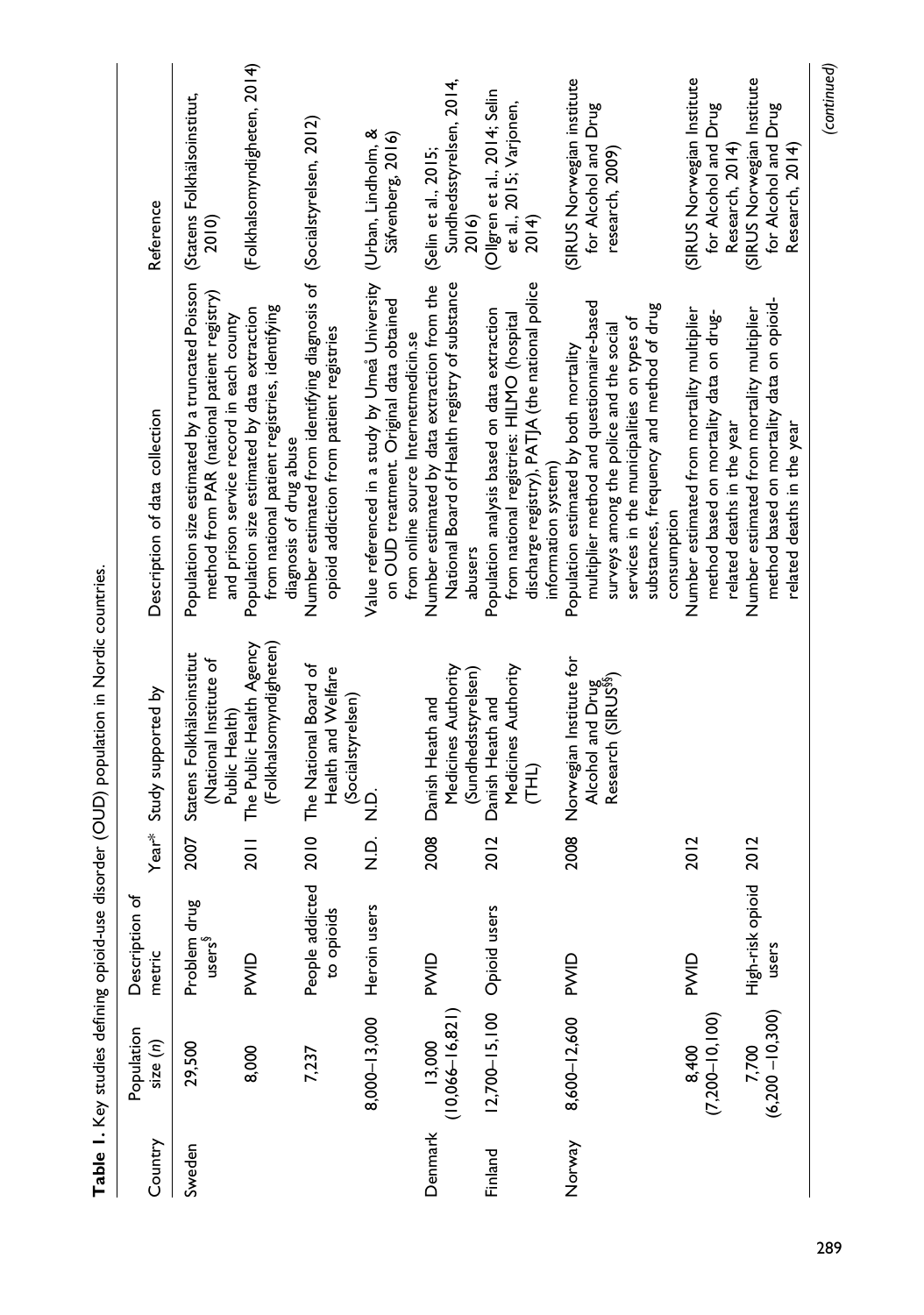| Table 1. (continued) |             |                                     |                                                                                                                 |                                                                                                                                                                                                    |                       |
|----------------------|-------------|-------------------------------------|-----------------------------------------------------------------------------------------------------------------|----------------------------------------------------------------------------------------------------------------------------------------------------------------------------------------------------|-----------------------|
| Country              | size $(n)$  | Population Description of<br>metric | Year* Study supported by                                                                                        | Description of data collection                                                                                                                                                                     | Reference             |
| Iceland              | $600 - 700$ | <b>PVVID<sup>\$\$\$</sup></b>       | Addiction Medicine<br>2017 National Centre of<br>$(SA\hat{A})$                                                  | Population was estimated based on data from Unpublished data 2017<br>the main substance-abuse treatment centre in<br><b>celand</b>                                                                 |                       |
|                      | ខ្លួ        | Active PWID<br>who use<br>opioids   |                                                                                                                 | the main substance-abuse treatment centre in<br>Population was estimated based on data from<br>Iceland                                                                                             | Unpublished data 2017 |
|                      |             |                                     | to Folkehelseinstituttet (Norwegian Institute of Public Health) on Jan 2016. <sup>\$88</sup> Mostly stimulants. | The year the study was conducted. Pata indicated for problem drug users, not only problematic opioid users, accurate estimation for problem opioid users not available. <sup>88</sup> lncorporated |                       |

to Folkehelseinstituttet (Norwegian Institute of Public Health) on Jan 2016. §§§Mostly stimulants.

HILMO = Sairaaloiden avo-ja laitos-hoidon hoitoilmoitusrekisteri (The Hospitals of Open and Institutional Care Registry); N.D. = not defined; PAR = Patientregistret (Patient registry); PATJA = Poliisi-asiain tietojärjestelmä (Police Information System); PWID = People who inject drugs; SA .<br>نما A  $=$  Samtök áhugafó $\mathsf{I}\mathsf{ks}$  um áfengis- og vímuefnavandann; SIRUS  $=$  Statens Institutt for Rusmiddelforskning; THL  $=$  Terveyden ja Hyvinvoinnin Laitos.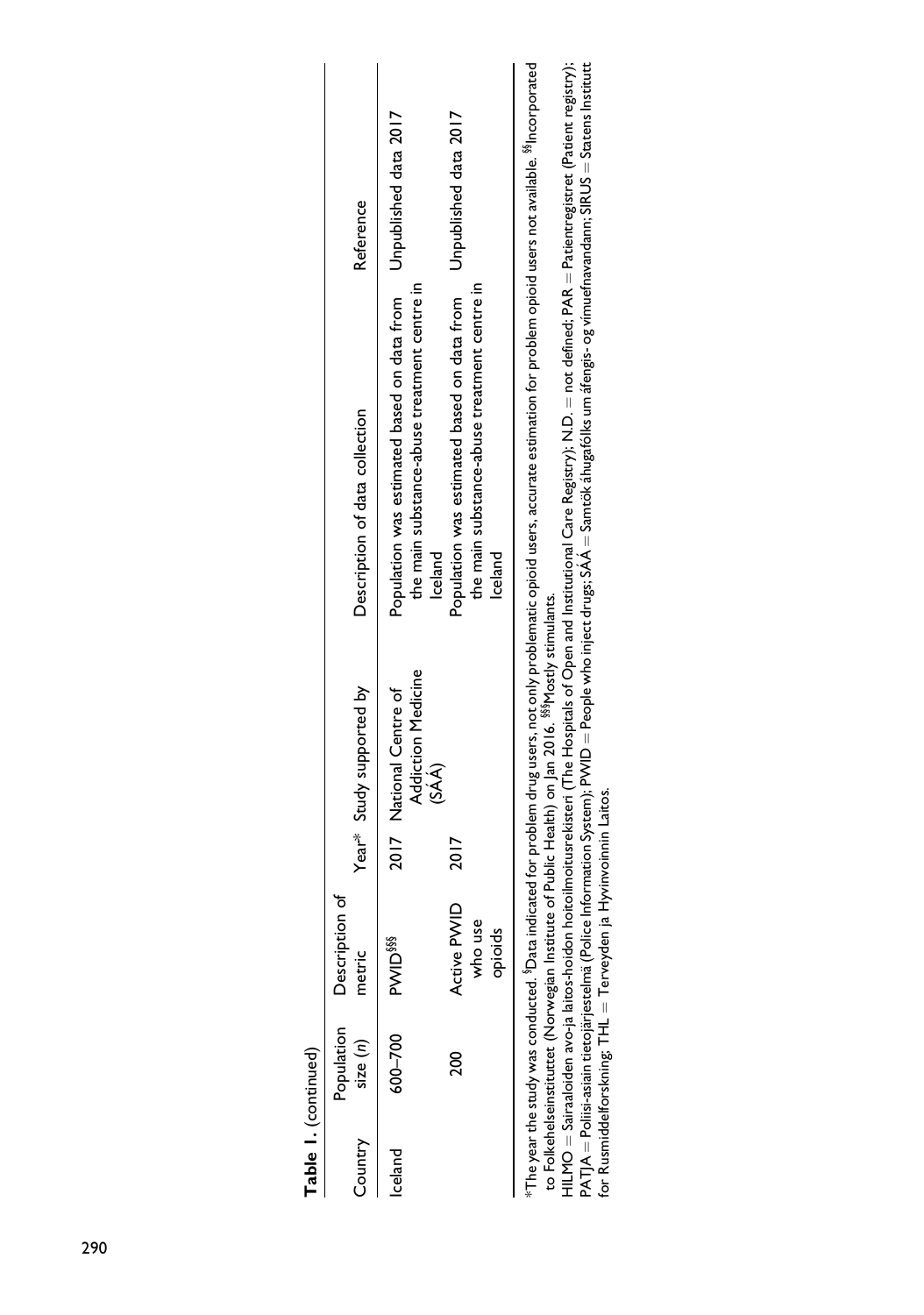Table 2. Opioid-use disorder (OUD) population and treatment system in the Nordic countries. Table 2. Opioid-use disorder (OUD) population and treatment system in the Nordic countries.

| location <sup>****</sup><br>Treatment<br>clinic <sup>26</sup><br>(in people under 18 years old OAT only offered in special<br>Diagnosis of OUD, age considered although no hard limit<br>55 Diagnosis of OUD for 12 months, minimum 20 years old<br>62 <sup>58</sup> Diagnosis of OUD, failure in other previous treatment <sup>15</sup><br>Diagnosis of OUD, willingness to participate, assess for<br>Criteria for treatment suggested in national guidelines<br>unsuitability of alternative treatment options <sup>13</sup><br>(unless special reason) <sup>8</sup><br>Diagnosis of OUD <sup>25</sup><br>$\csc)^{22}$<br>Bup/nal<br>$\frac{\infty}{\infty}$<br>61 <sup>888</sup><br>95888<br>Medication<br>غ<br>ه<br>$\mathcal{E}$<br>options***<br>$5^{24}$<br>$38^{14}$<br>$82^{5.12}$<br>$39^{21}$<br>yet<br>Met<br>45 <sup>7</sup><br>$\mathcal{E}$<br>treatment* (in 100,000)<br>Treatment<br>Patients in Index <sup>**</sup><br>$\overline{32}$<br>$\frac{154}{5}$<br>≸<br>₽,<br>55<br>$4,000^{#,6}$<br>3,000 <sup>16</sup><br>$\frac{130}{2}$<br>$8,000^{20}$<br>7,500 <sup>11</sup><br>available <sup>10</sup><br>available <sup>15</sup><br>available <sup>19</sup><br>available <sup>23</sup><br>Access to<br>Limited <sup>4,5</sup><br>Widely<br>Widely<br>Widely<br>Widely<br>。<br>岁<br>(Unpublished<br>oxycodone,<br>fentanyl<br>Morphine,<br>6,000 <sup>17</sup> 10,000 <sup>17</sup> Heroin <sup>18</sup><br>Heroin <sup>3</sup><br>10,000 <sup>9</sup> 17,000 Heroin <sup>3</sup><br>data)<br>$13,000^{14}$ $15,000^{14}$ Bup <sup>14</sup><br>Type<br>8,000 29,500 <sup>2</sup> +<br>Range, Range,<br>low (n) high (n)<br>I<br>Consensus OUD<br>200 (Unpublished<br>pop. size (n)<br>12,000<br>15,000<br>17,000<br>29,000<br>data)<br>Country<br>Denmark<br>(5.7)<br>Finland<br>(5.5)<br>(5.2)<br>(5.2)<br>Iceland<br>Sweden<br>1illion)<br>(pop.,<br>(9.9)<br>(0.3) |  | <b>OUD</b> profile |  |  |  | Approach to OUD management |                                  |
|-------------------------------------------------------------------------------------------------------------------------------------------------------------------------------------------------------------------------------------------------------------------------------------------------------------------------------------------------------------------------------------------------------------------------------------------------------------------------------------------------------------------------------------------------------------------------------------------------------------------------------------------------------------------------------------------------------------------------------------------------------------------------------------------------------------------------------------------------------------------------------------------------------------------------------------------------------------------------------------------------------------------------------------------------------------------------------------------------------------------------------------------------------------------------------------------------------------------------------------------------------------------------------------------------------------------------------------------------------------------------------------------------------------------------------------------------------------------------------------------------------------------------------------------------------------------------------------------------------------------------------------------------------------------------------------------------------------------------------------------------------------------------------------------------------------------------------------------------------------------------------------------|--|--------------------|--|--|--|----------------------------|----------------------------------|
|                                                                                                                                                                                                                                                                                                                                                                                                                                                                                                                                                                                                                                                                                                                                                                                                                                                                                                                                                                                                                                                                                                                                                                                                                                                                                                                                                                                                                                                                                                                                                                                                                                                                                                                                                                                                                                                                                           |  |                    |  |  |  |                            |                                  |
|                                                                                                                                                                                                                                                                                                                                                                                                                                                                                                                                                                                                                                                                                                                                                                                                                                                                                                                                                                                                                                                                                                                                                                                                                                                                                                                                                                                                                                                                                                                                                                                                                                                                                                                                                                                                                                                                                           |  |                    |  |  |  |                            |                                  |
|                                                                                                                                                                                                                                                                                                                                                                                                                                                                                                                                                                                                                                                                                                                                                                                                                                                                                                                                                                                                                                                                                                                                                                                                                                                                                                                                                                                                                                                                                                                                                                                                                                                                                                                                                                                                                                                                                           |  |                    |  |  |  |                            | Specialist clinics <sup>5</sup>  |
|                                                                                                                                                                                                                                                                                                                                                                                                                                                                                                                                                                                                                                                                                                                                                                                                                                                                                                                                                                                                                                                                                                                                                                                                                                                                                                                                                                                                                                                                                                                                                                                                                                                                                                                                                                                                                                                                                           |  |                    |  |  |  |                            | Specialist clinics <sup>13</sup> |
|                                                                                                                                                                                                                                                                                                                                                                                                                                                                                                                                                                                                                                                                                                                                                                                                                                                                                                                                                                                                                                                                                                                                                                                                                                                                                                                                                                                                                                                                                                                                                                                                                                                                                                                                                                                                                                                                                           |  |                    |  |  |  |                            | Specialist clinics <sup>3</sup>  |
|                                                                                                                                                                                                                                                                                                                                                                                                                                                                                                                                                                                                                                                                                                                                                                                                                                                                                                                                                                                                                                                                                                                                                                                                                                                                                                                                                                                                                                                                                                                                                                                                                                                                                                                                                                                                                                                                                           |  |                    |  |  |  |                            | Primary care <sup>19</sup>       |
|                                                                                                                                                                                                                                                                                                                                                                                                                                                                                                                                                                                                                                                                                                                                                                                                                                                                                                                                                                                                                                                                                                                                                                                                                                                                                                                                                                                                                                                                                                                                                                                                                                                                                                                                                                                                                                                                                           |  |                    |  |  |  |                            | Central specialist               |

 $\mathsf{OD} \mathsf{D} = \mathsf{oppid}$  isorder;  $\mathsf{pop} = \mathsf{population}$ ; NEP  $= \mathsf{need}$ le equipment programme;  $\mathsf{OA} \mathsf{T} = \mathsf{opoid}$  agonist therapy; Met  $= \mathsf{meta}$ done; Bup  $= \mathsf{b}$ uprenorphine; Bup/nal  $= \mathsf{loop}$ puprenorprine, pupina rneurauone, pup opportunity, include moderning LAD Summer Sold numeration and all : population; NEP -<br>12<br>11 ouprenorphine/naloxone. buprenorphine/naloxone.

<sup>13</sup>(Sundhedsstyrelsen, 2008), <sup>14</sup>(Varjonen, 2014), <sup>15</sup>(Alho et al., 2012), <sup>16</sup>(National Institute for Health and Welfare Finland, 2017), <sup>17</sup>(SIRUS Norwegian Institute for Alcohol and Drug<br>Research, 2014), <sup>18</sup>(Helsedi Patients enrolled in OAT treatment; \*\*The numbers of patients in OUD care as a ratio of total population; \*\*\*Other options such as injectable methadone and medical heroin use available in special circumstances, e.g., in some practices in Denmark; <sup>sease</sup>Most frequent treatment locations; <sup>#</sup>Data obtained from a questionnaire-based national survey, number likely an underestimation as not all sites responded; <sup>8</sup>Data apply to existing patients;, for new patients enrolled, 64% given Met, 36% Bup (Sundhedsstyrelsen, 2016); <sup>88</sup>Buprenorphine 4%, (Folkhalsomyndigheten, 2014), <sup>2</sup>(Statens Folkhälsoinstitut, 2010), <sup>3</sup>(Skretting & Rosenqvist, 2010), <sup>4.5</sup>(Folkhälsomyndigheten, 2017; Swedish National Institute of Public Health, 2012), ('Socialstyrelsen, 2017), 7(Socialstyrelsen, 2012), <sup>8</sup>(Socialstyrelsens, 2016), <sup>9</sup>(Sundhedsstyrelsen, 2016), <sup>0</sup>(Bjerge, Duke, & Frank, 2015), <sup>11</sup>(Sundhedsstyrelsen, 2014), <sup>12</sup>(Selin et al., 2015), 13(Sundhedsstyrelsen, 2008), 14(Varjonen, 2014), 15(Alho et al., 2012), 16(National Institute for Health and Welfare Finland, 2017), 17(SIRUS Norwegian Institute for Alcohol and Drug 1(Folkhalsomyndigheten, 2014), 2(Statens Folkha¨lsoinstitut, 2010), 3(Skretting & Rosenqvist, 2010), 4,5(Folkha¨lsomyndigheten, 2017; Swedish National Institute of Public Health, 2012), 6(Socialstyrelsen, 2017), 7(Socialstyrelsen, 2012), 8(Socialstyrelsens, 2016), 9(Sundhedsstyrelsen, 2016),10(Bjerge, Duke, & Frank, 2015), 11(Sundhedsstyrelsen, 2014), 12(Selin et al., 2015), Research, 2014), 18(Helsedirektoratet, 2010), 19(Norwegian Institute for Alcohol and Drug Research, 2012), 20(Granerud & Toft, 2015), 21(Waal, Bussesund, Clausen, Skeie, & Lillevold, \*Patients enrolled in OAT treatment; \*\*The numbers of patients in OUD care as a ratio of total population; \*\*\*Other options such as injectable methadone and medical heroin use available in special circumstances, e.g., in some practices in Denmark; \*\*\*\*Most frequent treatment locations; #Data obtained from a questionnaire-based national survey, number likely an underestimation as not all sites responded; §Data apply to existing patients;, for new patients enrolled, 64% given Met, 36% Bup (Sundhedsstyrelsen, 2016); §§Buprenorphine 4%, 2016), <sup>22</sup>(Helsedirektoratet, 2010), <sup>23</sup>(Fridjonsdottir, 2016), <sup>24</sup>(Rúnarsdóttir, 2014), <sup>25</sup>(National Institute on Drug Abuse, 2012), <sup>26</sup>(Hansdóttir, Rúnarsdóttir, & Tyrfingsson, 2013). ouprenorphine/naloxone 58%; <sup>§§§</sup> Buprenorphine 36%, buprenorphine/naloxone 24%; <sup>§§§§</sup>Most patients on buprenorphine/naloxone. buprenorphine/naloxone 58%; §§§ Buprenorphine 36%, buprenorphine/naloxone 24%; §§§§Most patients on buprenorphine/naloxone.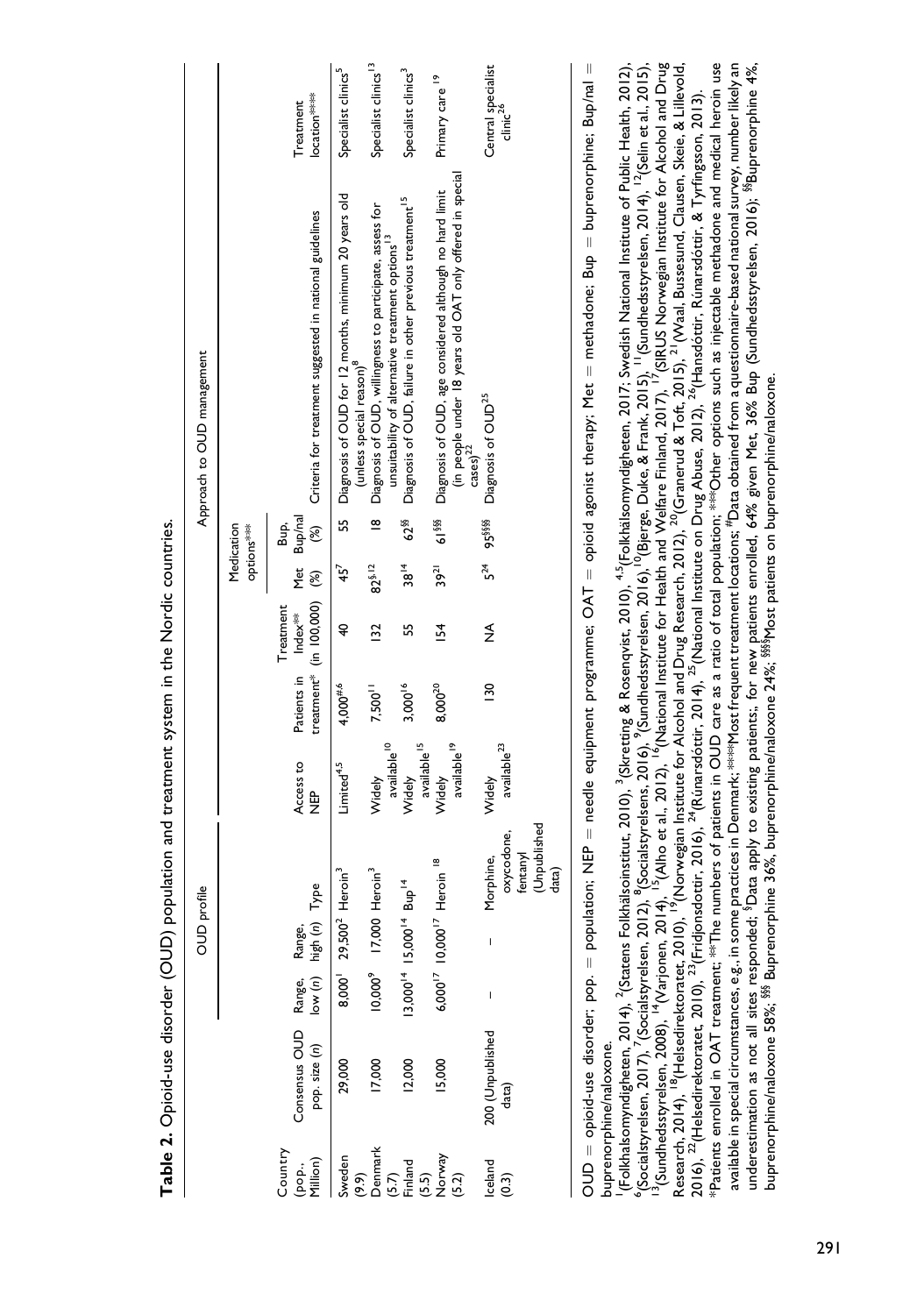Finland, Iceland and Norway criteria for access to services are minimal. In Sweden, a diagnosis of OUD for at least 12 months is required for treatment entry and the minimum age for receiving OAT is 20 years old with exceptions for special reasons (Socialstyrelsens, 2016).

Choice of medication options for OUD management varies. Common choices for OAT include methadone, buprenorphine/naloxone fixed-dose combination product, and single agent monotherapy with buprenorphine. Methadone is the most common choice in Denmark (Selin, 2013; Selin et al., 2015); buprenorphine and fixed-dose combination product of buprenorphine/naloxone are widely used in Sweden (Selin et al., 2015; Socialstyrelsen, 2012) and Norway (Ding, Mosdøl, Hov, & Staumann, 2016; Selin et al., 2015). In Finland, buprenorphine/naloxone is most common: there is very limited prescribing of buprenorphine as a result of the common practice of buprenorphine misuse and diversion (Selin et al., 2015; Varjonen, 2014). In Iceland most patients are treated with buprenorphine/naloxone (Hansdóttir et al., 2013; Selin et al., 2015).

All countries operate some form of integrated needle equipment programme (NEP) for harm reduction; accessibility is high in Denmark (Bjerge, Duke, & Frank, 2015), Finland (National Institute of Health and Social Welfare, 2016), Iceland (Fridjonsdottir, 2016), and Norway (Norwegian Institute for Alcohol and Drug Research, 2012). In Sweden, access to NEP was restricted until 2017; progress has been made but access is still difficult or limited for many people (Folkhälsomyndigheten, 2017; Swedish National Institute of Public Health, 2012).

### **Discussion**

Effective OUD treatment improves outcomes: it reduces illicit drug use and demand on the illicit drug market at individual and community levels (Dematteis et al., 2017; Sumnall, Bates, & Jones, 2017; Wodak, 2011), potentially limiting future opioid use (The National Center on Addiction and Substance Abuse, 2017). Access to long-term and sustained coverage of harm reduction interventions is associated with lower levels of risky behaviour and lower prevalence of infectious diseases (Martin et al., 2012; Strang et al., 2012; Vickerman, Martin, Turner, & Hickman, 2012).

In theory, OUD treatment is available for all citizens at no or insignificant cost in the countries assessed, all of which have similar healthcare systems. Despite this similar foundation, this work shows important differences in OUD care for Nordic countries. Access to care is different with higher levels of engagement in Norway and Denmark, and lower levels in Sweden and Finland. Entry criteria are an important determinant of this difference. Access to services to reduce harm, such as needle equipment programmes, is limited in Sweden and reduces the ability of citizens to avoid preventable risk behaviour. This access level has changed in Sweden but remains distinctly different from other countries.

This summary of the differences and similarities in OUD care across this region is the basis for a definition of a set of simple standards which should apply generally. These are described in groups considering a journey a patient might take from initial engagement to assessment and treatment:

- During "Engagement, diagnosis and treatment assessment", making decisions openly and in collaboration with patients, including confirmation of the OUD diagnosis, recording all drug use, assessing somatic and psychiatric co-morbidities, and discussing treatment options are important.
- Developing a treatment or management plan centred around relevant goals, tailored to individual needs, is important. This includes assessment of different starting points, risks, treatment goals, potential outcomes, with patients being wellinformed on the scope of long-term care and the standards for the expected level of conduct and compliance.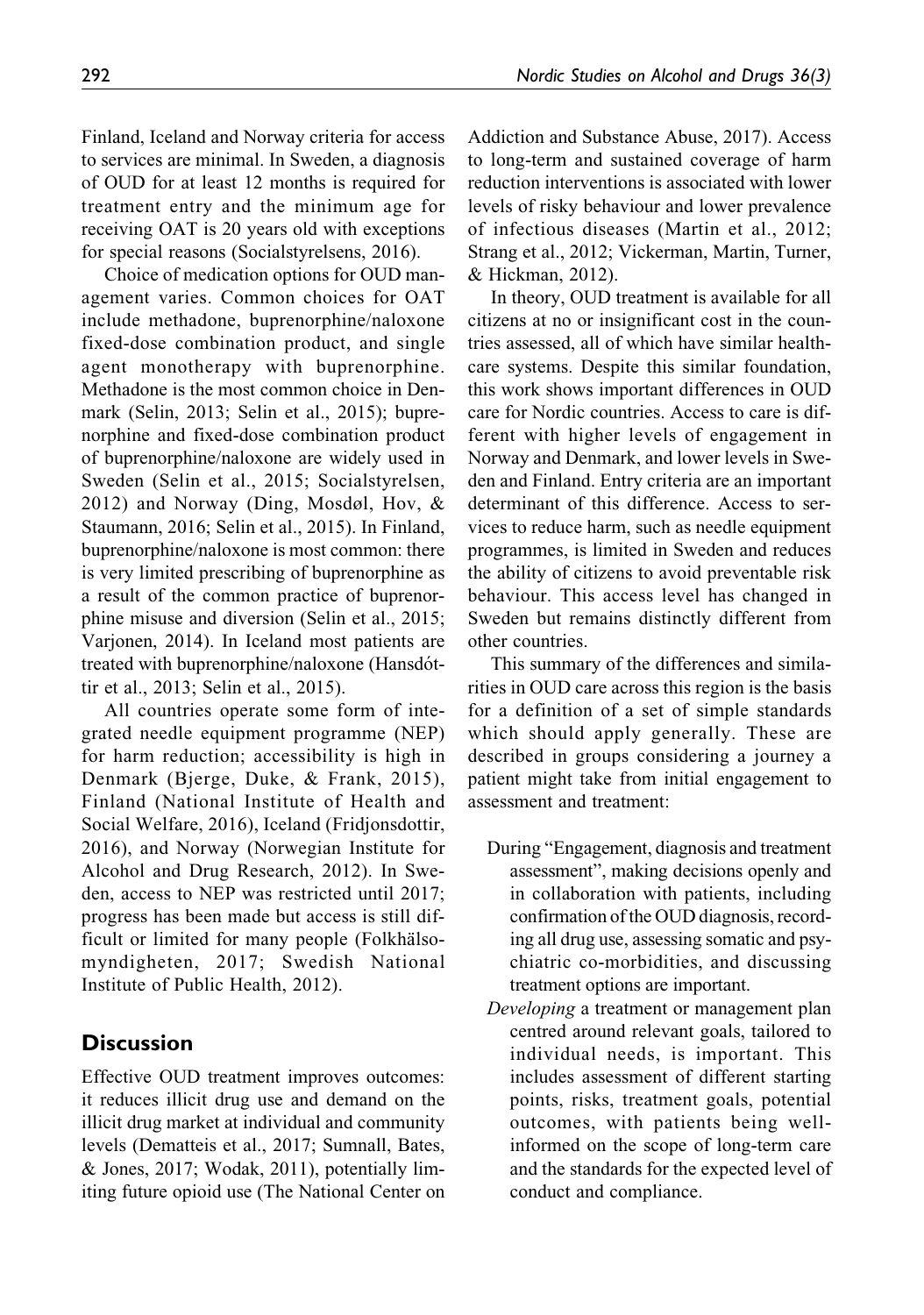- For treatment choice, ongoing therapy and completion, it is important to adopt an integrated approach considering elements of pharmacotherapy, psychiatric and social interventions, which is holistic and includes the management of other frequent somatic co-morbidities such as hepatitis C virus (HCV), HIV, and other mental health problems for successful outcomes.
- Important outcomes include control of craving, ongoing opioid and other drugs consumption, and management of somatic and psychiatric comorbidities, as well as subjective improvement of overall quality of life.
- Buprenorphine/naloxone, buprenorphine and methadone are common choices in pharmacotherapy: decision making should be based on a careful consideration of efficacy, safety, comorbidities, any preceding treatments, guidelines and patients' preference and individual needs (Dematteis et al., 2017). Buprenorphine/naloxone fixed-dose combination product is recommended in national treatment guidelines as a key choice (Alho et al., 2012; Helsedirektoratet, 2010; Socialstyrelsen, 2017; Sundhedsstyrelsen, 2008). The choice of medical product should not preclude focus on planning other forms of social support such as stable housing, employment, and other meaningful daily activities that are important in promoting wider improvement in all aspects of life.
- At the beginning of the treatment programme, more intensive input is recommended to allow close monitoring and careful titration to ensure patients receive an appropriate OAT dose, and to minimise risks of overdose and likelihood of problems with "on top" opioid use.
- As treatment progresses and patients stabilise, regimens may evolve from intensive daily visits towards self-management of picking up doses from a pharmacy. An assessment for suitability of take-home medication should be implemented

across all treatment services. For patients using take-home medication, it is important to ensure continuous contact with clinical professionals to help predict problems, avoid risk and relapse, minimise risk of diversion, and provide assistance if necessary.

- A flexible treatment plan with scope for changes, based on patients' preferences and ongoing assessment, improves outcomes; an inflexible plan may be counterproductive. Treatment duration should not be limited based on arbitrary grounds – treatment can continue for as long as needed, with continuous support from an integrated team of stakeholders according to patients' perceived needs for counselling and assistance. Developing a working approach with patients' input, with regular reviews of goals and progress, offers the opportunity to educate patients to conduct self-evaluation to catch early signs of relapse and actively ask for help.
- Relapse is common and should be considered as part of the recovery process. Relapse can be addressed with increased intensity of planned intervention, for example more regular visits to clinics, more input from psychosocial support such as counselling and peer support. The choice of medication and dosage should be reconsidered; dose might need to be increased if there are signs of "on top" opioid use. Concomitant health problems such as psychiatric co-morbidities may need to be reassessed and treated.
- Some patients may complete therapy with significant support by a carefully programmed approach; careful planning of timing and assessment of patients' motivation and decisions are important. Achieving abstinence should be planned carefully and agreed with the patient, with a thorough discussion on whether he or she is sufficiently motivated and has the personal and social stability to cope and solve problems.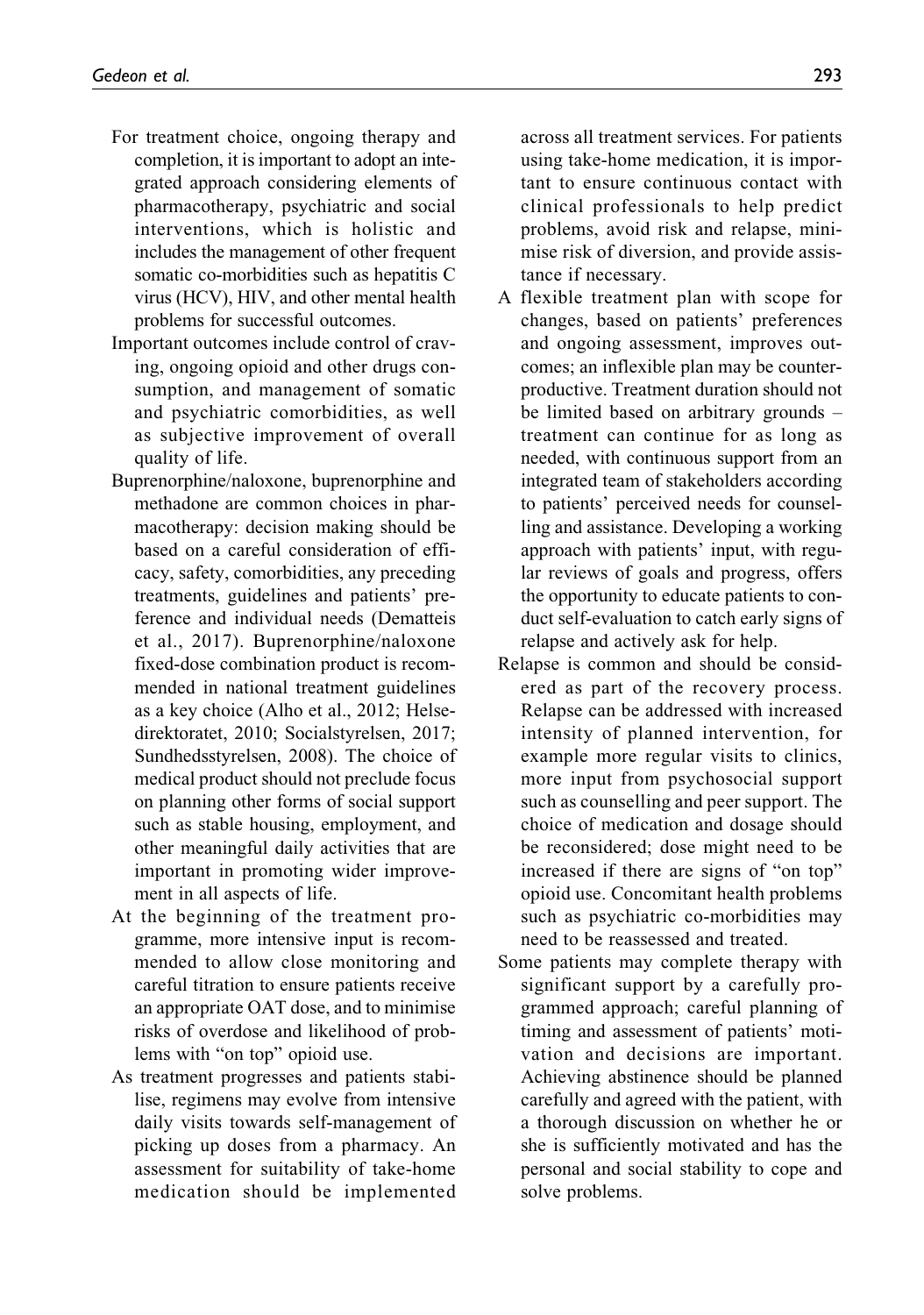A pragmatic approach for both the delivery of evidence-based treatment, i.e., OAT and harm reduction, is important. Wide access to harm reduction will potentially serve as an entry point to services for those underserved for healthcare and hard to reach, and it may be a first step towards more formal care. On a practical level, access to NEP and other harm-reduction interventions should be offered without restriction. Increase in differentiated treatment options tailored to individualised needs should be considered in countries with lower participation in therapy. Examples such as primary care and NEP centres as key points of treatment entry and evaluation can be considered. Treatment should be widely available including in prisons. Prison OUD care should be the same high quality as community care. Treatment for comorbidities including mental health and HCV infection should be easily available.

This work defines the needs of populations based on available evidence describing OUD groups. It is difficult to estimate the size of populations with OUD because of the criminal nature of illicit drug use. Evidence collected here represents the best available profile of populations with OUD; population estimates and related needs for treatment can be improved with further work. An index of persons recorded in treatment compared to national country population is used. This is not ideal, and it would be more conventional to compare to total population potentially requiring treatment. The total value is not available for Sweden and introducing this figure as an estimate is problematic and likely would remove the focus from the insights to be drawn from the metric used. Research – including collaborative regional programmes with common approaches to measurement – to identify the size and types of the population needs and reasons for nonparticipation should be supported. Evidence on the impact of the continuing observed levels of access to treatment in OUD can be used to support future policy decisions that promote continuing access to integrated treatment with OAT. This can include comparative analysis leveraging existing similar population attributes and approaches to healthcare in general with the opportunity presented by existing pan-Nordic healthcare registries of activity and outcomes healthcare data. Insights from this research are key to making decisions about the future of OUD care aiming to achieve increased engagement to address dependence, improve overall health with management of comorbidities, quality of life and citizen participation leading to better social and family outcomes matched with reduced criminal activity and wider benefits to society.

### Conclusion

Progress in OUD care and improvement in outcomes has been significant since the introduction of integrated treatment and harm-reduction programmes. National policy and practice must be optimal to ensure equity of access to services providing easy access to high-quality treatment programmes with OAT and NEP. Decision makers including policy makers, providers of services, researchers and clinicians can improve outcomes by adopting and extending observed best practice across the region.

#### Acknowledgements

The authors are grateful for the contributions of Dr Li Li and Tara Lumley in preparing analysis and editorial works.

#### Declaration of conflicting interests

The authors declared no potential conflicts of interest with respect to the research, authorship, and/or publication of this article.

#### Funding

The authors disclosed receipt of the following financial support for the research, authorship, and/or publication of this article: Expert meeting attendance and support services for this work were supported by a grant from Indivior. Indivior did not influence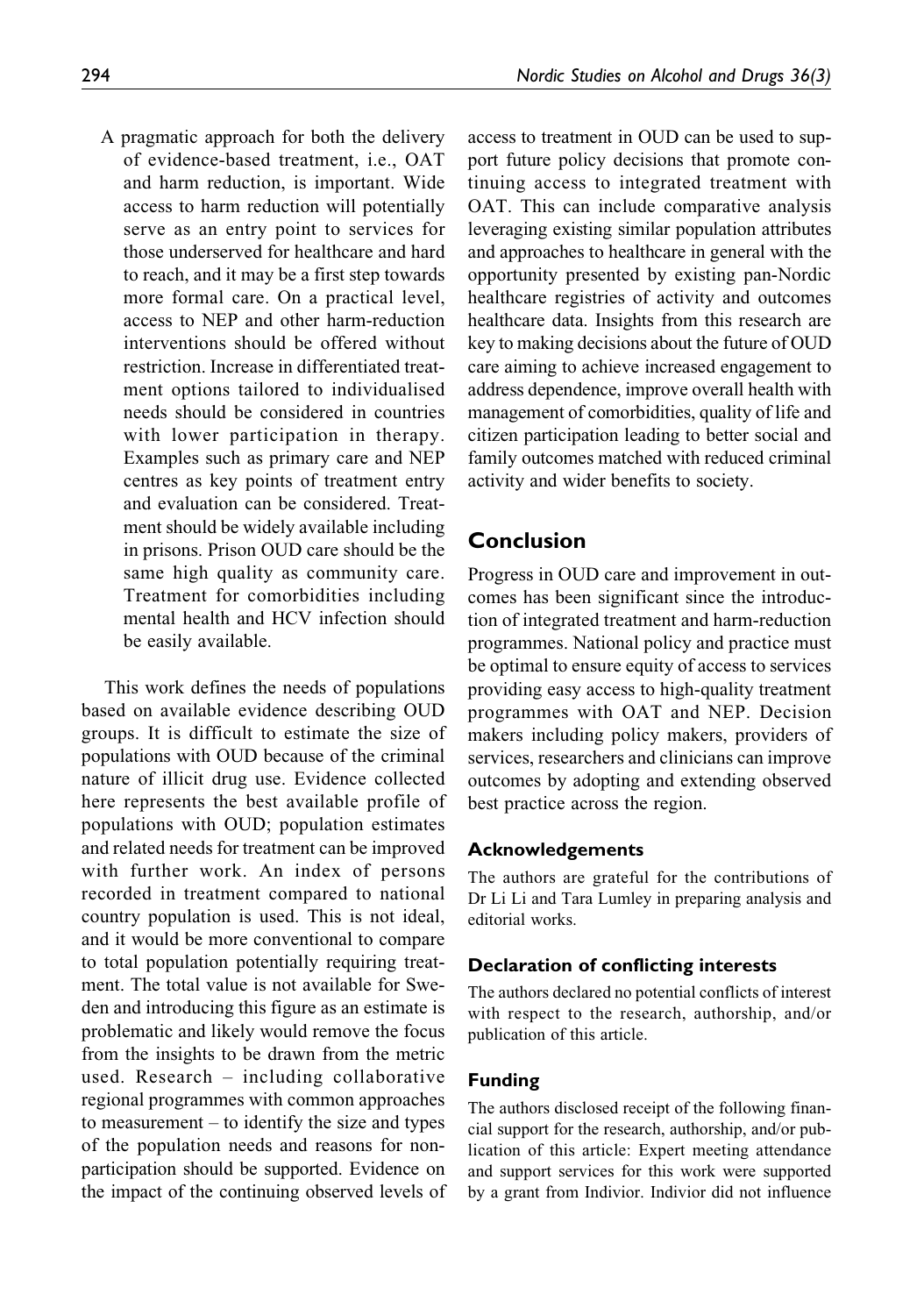the meeting discussion, nor the content of this review.

#### **References**

- Alho, H., Aalto, M., Eskola, K., Jousilahti, P., Kahila, H., & Kivitie-Kallio, S., ... ettama työryhmä. (2012). Huumeongelmaisen hoito, Käypä hoito -suositus [Treatment of drug problem, current recommendation]. Duodecim, 128(17), 1817–1818.
- Bjerge, B., Duke, K., & Frank, V. A. (2015). The shifting roles of medical stakeholders in opioid substitution treatment: A comparison between Denmark and the UK. Drugs and Alcohol Today, 15(4), 216–230. doi:10.1108/DAT-07-2015-0033
- Bretteville-Jensen, A. L., & Amundsen, E. J. (2006). Omfang av sprøytemisbruk i Norge [Scope of drug abuse in Norway]. Oslo, Norway: Folkehelseinstituttet.
- Callahan, S., LoSasso, A., Olson, B., Beasley, C., Nisle, S., Campagna, K., & Jason, L. A. (2015). Income generation in recovering heroin users: A comparative analysis of legal and illegal earning. *J of Offender Rehabilitation*, 54(5), 338–349.
- Daley, D. C. (2013). Family and social aspects of substance use disorders and treatment. Journal of Food and Drug Analysis, 21(4 Supl.). doi:10. 1016/j.jfda.2013.09.038
- Dematteis,M., Auriacombe,M., D'Agnone, O., Somaini, L., Szerman, N., Littlewood, R., ... Soyka, M. (2017). Recommendations for buprenorphine and methadone therapy in opioid use disorder: A European consensus. Expert Opinion on Pharmacotherapy, 18(18), 1987–1999. doi:10.1080/ 14656566.2017.1409722
- Ding, K. Y., Mosdøl, A., Hov, L., Staumann, G. H., & Vist, G. E. (2016). The effects of concurrent prescription of benzodiazepines for people undergoing opioid maintenance treatment: A systematic review. Report 2016. Oslo, Norway: Norwegian Institute of Public Health.
- Folkhalsomyndigheten. (2014). National report Sweden (2014). Retrieved from [http://www.](http://www.emcdda.europa.eu/attachements.cfm/att_239764_EN_2014%20National%20Report%20-%20Sweden.pdf) [emcdda.europa.eu/attachements.cfm/att\\_23](http://www.emcdda.europa.eu/attachements.cfm/att_239764_EN_2014%20National%20Report%20-%20Sweden.pdf) [9764\\_EN\\_2014%20National%20Report%20-%](http://www.emcdda.europa.eu/attachements.cfm/att_239764_EN_2014%20National%20Report%20-%20Sweden.pdf) [20Sweden.pdf](http://www.emcdda.europa.eu/attachements.cfm/att_239764_EN_2014%20National%20Report%20-%20Sweden.pdf)
- Folkhälsomyndigheten. (2017). Sweden Country drug report 2017. Retrieved from [http://www.](http://www.emcdda.europa.eu/system/files/publications/4504/TD0116923ENN.pdf) [emcdda.europa.eu/system/files/publications/](http://www.emcdda.europa.eu/system/files/publications/4504/TD0116923ENN.pdf) [4504/TD0116923ENN.pdf](http://www.emcdda.europa.eu/system/files/publications/4504/TD0116923ENN.pdf)
- Fridjonsdottir, H. S. (2016). The story of developing needle exchange services in Iceland. Journal of Addictions Nursing, 27(3), 157–159. doi:10. 1097/JAN.0000000000000131
- Granerud, A., & Toft, H. (2015). Opioid dependency rehabilitation with the opioid maintenance treatment programme: A qualitative study from the clients' perspective. Substance Abuse: Treatment, Prevention, and Policy, 10(1), 1–9. doi:10.1186/ s13011-015-0031-4
- Hansdóttir, I., Rúnarsdóttir, V. A., & Tyrfingsson, T. (2013). Addiction treatment in Iceland. In N. el-Guebaly, G. Carrà, & M. Galanter (Eds.). Textbook of addiction treatment: International perspectives (pp. 1–13). Milan, Italy: Springer.
- Helsedirektoratet. (2010). Nasjonal retningslinje for legemiddelassistert rehabilitering ved opioidavhengighet [National guideline for medicationassisted rehabilitation for opioid addiction]. Retrieved from [https://helsedirektoratet.no/Lists/](https://helsedirektoratet.no/Lists/Publikasjoner/Attachments/100/IS-1701-Legemiddelassistert-rehabilitering-ved-opioidavhengighet.pdf) [Publikasjoner/Attachments/100/IS-1701-Lege](https://helsedirektoratet.no/Lists/Publikasjoner/Attachments/100/IS-1701-Legemiddelassistert-rehabilitering-ved-opioidavhengighet.pdf) [middelassistert-rehabilitering-ved-opioidavhen](https://helsedirektoratet.no/Lists/Publikasjoner/Attachments/100/IS-1701-Legemiddelassistert-rehabilitering-ved-opioidavhengighet.pdf) [gighet.pdf](https://helsedirektoratet.no/Lists/Publikasjoner/Attachments/100/IS-1701-Legemiddelassistert-rehabilitering-ved-opioidavhengighet.pdf)
- Helsedirektoratet. (2016). Behandling og rehabilitering av rusmiddelproblemer og avhengighet Nasjonal faglig retningslinje for behandling og rehabilitering av rusmiddelproblemer og avhengighet [Treatment and rehabilitation of substance abuse problems and addiction. National professional guidelines for the treatment and rehabilitation of drug problems and dependence]. Retrieved from [https://helsedirektoratet.no/](https://helsedirektoratet.no/Retningslinjer/Behandling%20og%20rehabilitering%20av%20rusmiddelproblemer%20og%20avhengighet.pdf) [Retningslinjer/Behandling](https://helsedirektoratet.no/Retningslinjer/Behandling%20og%20rehabilitering%20av%20rusmiddelproblemer%20og%20avhengighet.pdf)%[20og](https://helsedirektoratet.no/Retningslinjer/Behandling%20og%20rehabilitering%20av%20rusmiddelproblemer%20og%20avhengighet.pdf)%[20rehabiliter](https://helsedirektoratet.no/Retningslinjer/Behandling%20og%20rehabilitering%20av%20rusmiddelproblemer%20og%20avhengighet.pdf) [ing](https://helsedirektoratet.no/Retningslinjer/Behandling%20og%20rehabilitering%20av%20rusmiddelproblemer%20og%20avhengighet.pdf) %[20av](https://helsedirektoratet.no/Retningslinjer/Behandling%20og%20rehabilitering%20av%20rusmiddelproblemer%20og%20avhengighet.pdf)%[20rusmiddelproblemer](https://helsedirektoratet.no/Retningslinjer/Behandling%20og%20rehabilitering%20av%20rusmiddelproblemer%20og%20avhengighet.pdf)%[20og](https://helsedirektoratet.no/Retningslinjer/Behandling%20og%20rehabilitering%20av%20rusmiddelproblemer%20og%20avhengighet.pdf)%[20](https://helsedirektoratet.no/Retningslinjer/Behandling%20og%20rehabilitering%20av%20rusmiddelproblemer%20og%20avhengighet.pdf) [avhengighet.pdf](https://helsedirektoratet.no/Retningslinjer/Behandling%20og%20rehabilitering%20av%20rusmiddelproblemer%20og%20avhengighet.pdf)
- Jiang, R., Lee, I., Lee, T. A., & Pickard, A. S. (2017). The societal cost of heroin use disorder in the United States. PLoS ONE, 12(5). doi:10.1371/ journal.pone.0177323
- Martin, N. K., Vickerman, P., Miners, A., Foster, G. R., Hutchinson, S. J., Goldberg, D. J., & Hickman, M. (2012). Cost-effectiveness of hepatitis C virus antiviral treatment for injection drug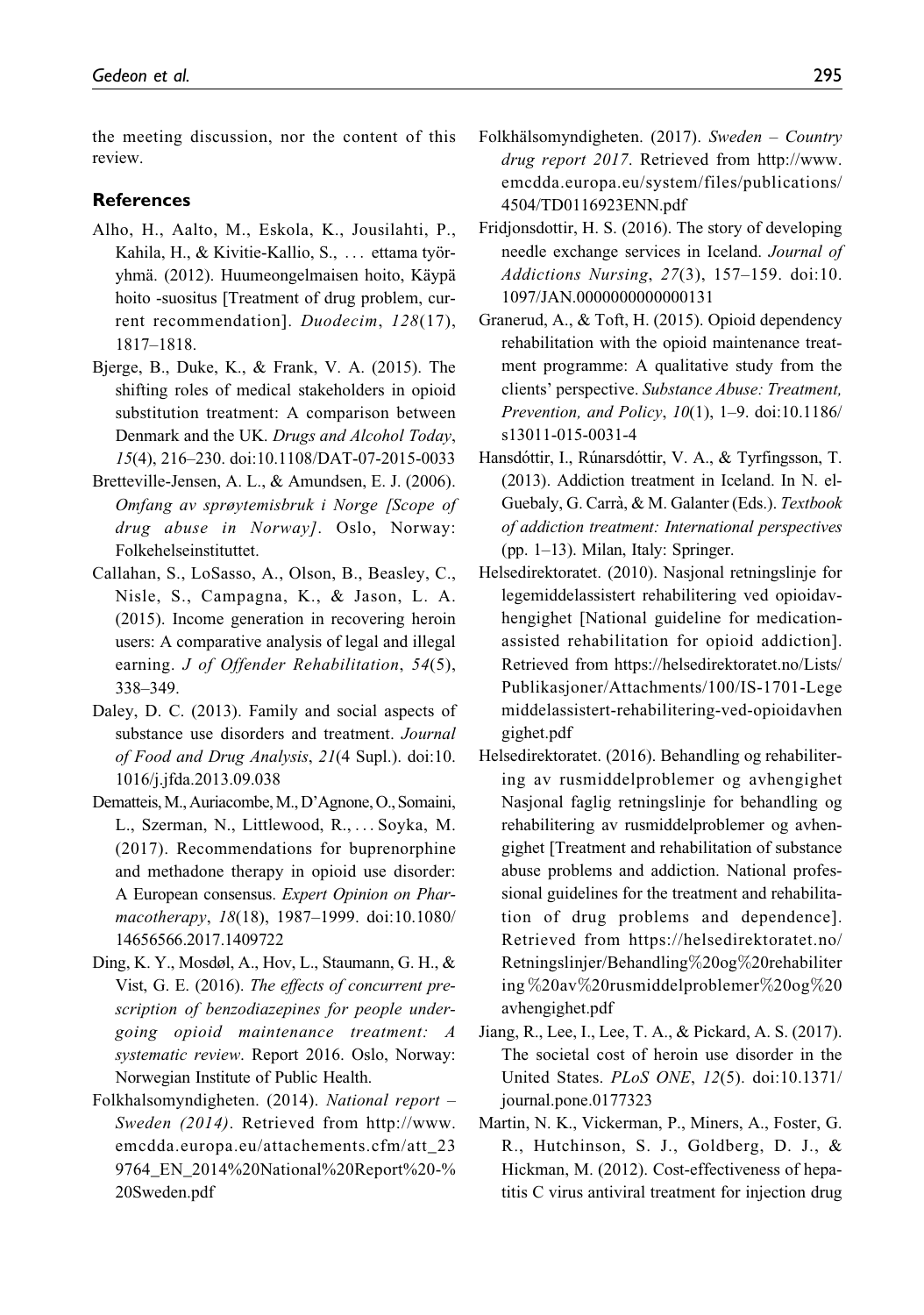user populations. Hepatology, 55(1), 49-57. doi: 10.1002/hep.24656

- National Alliance to End Homelessness. (2016). Opioid abuse and homelessness. Retrieved from [https://endhomelessness.org/resource/opioid](https://endhomelessness.org/resource/opioid-abuse-and-homelessness/)[abuse-and-homelessness/](https://endhomelessness.org/resource/opioid-abuse-and-homelessness/)
- National Centre of Addiction Medicine. (2016). Arsrit meðferðarsviðs SÁÁ [SÁÁ Annual Report]. Retrieved from [http://www.emcdda.europa.eu/](http://www.emcdda.europa.eu/system/files/publications/4524/TD0416915ENN.pdf) [system/files/publications/4524/TD0416915ENN.](http://www.emcdda.europa.eu/system/files/publications/4524/TD0416915ENN.pdf) [pdf](http://www.emcdda.europa.eu/system/files/publications/4524/TD0416915ENN.pdf)
- National Institute for Health and Welfare Finland. (2017). Finland country drug report 2017 (pp. 1–21). Retrieved from [http://www.emcdda.](http://www.emcdda.europa.eu/system/files/publications/4524/TD0416915ENN.pdf) [europa.eu/system/files/publications/4524/](http://www.emcdda.europa.eu/system/files/publications/4524/TD0416915ENN.pdf) [TD0416915ENN.pdf](http://www.emcdda.europa.eu/system/files/publications/4524/TD0416915ENN.pdf)
- National Institute of Health and Social Welfare. (2016). Substance abuse treatment. Retrieved from [https://www.thl.fi/en/web/alcohol-tobacco](https://www.thl.fi/en/web/alcohol-tobacco-and-addictions/substance-abuse-treatment)[and-addictions/substance-abuse-treatment](https://www.thl.fi/en/web/alcohol-tobacco-and-addictions/substance-abuse-treatment)
- National Institute on Drug Abuse. (2012). Principles of drug addiction treatment: A research-based guide (3rd ed.). Retrieved from [https://www.dru](https://www.drugabuse.gov/publications/principles-drug-addiction-treatment/frequently-asked-questions/how-do-other-mental-disorders-coexisting-drug-add) [gabuse.gov/publications/principles-drug-addic](https://www.drugabuse.gov/publications/principles-drug-addiction-treatment/frequently-asked-questions/how-do-other-mental-disorders-coexisting-drug-add) [tion-treatment/frequently-asked-questions/how](https://www.drugabuse.gov/publications/principles-drug-addiction-treatment/frequently-asked-questions/how-do-other-mental-disorders-coexisting-drug-add)[do-other-mental-disorders-coexisting-drug-add](https://www.drugabuse.gov/publications/principles-drug-addiction-treatment/frequently-asked-questions/how-do-other-mental-disorders-coexisting-drug-add)
- Nielsen, S., Degenhardt, L., Larance, B., Gowing, L., Kehler, C., & Lintzeris, N. (2016). Opioid agonist treatment for pharmaceutical opioid dependent people (Protocol). The Cochrane Databse of Systematic Reveiws. doi:10.1002/ 14651858.CD011117
- Norwegian Institute for Alcohol and Drug Research. (2012). The drug situation in Norway. Oslo, Norway: SIRUS Norwegian Institute for Alcohol and Drug Research.
- Ollgren, J., Forsell, M., Varjonen, V., Alho, H., Brummer-Korvenkontio, H., Kainulainen, H., ... Seppälä, T. (2014). Amfetamiinien ja opioidien ongelmakäytön yleisyys Suomessa 2012 [The prevalence of problems with amphetamines and opioids in Finland 2012]. YHTEIS-KUNTAPOLITIIKKA, 79, 5.
- Rúnarsdóttir, V. (2014). A few things about Iceland and SAA data and addiction treatment. Retrieved from [https://saa.is/english/saa-its-data-and-addic](https://saa.is/english/saa-its-data-and-addiction-treatment/) [tion-treatment/](https://saa.is/english/saa-its-data-and-addiction-treatment/)
- Selin, J. (2013). Local substance abuse treatment in the Helsinki region. Helsinki, Finland: Nordic Centre for Welfare and Social Issues.
- Selin, J., Perälä, R., Stenius, K., Partanen, A., Rosenqvist, P., & Alho, H. (2015). Opioid substitution treatment in Finland and other Nordic countries: Established treatment, varying practices. NAD Nordic Studies on Alcohol and Drugs, 32(3), 311–324. doi:10.1515/nsad-2015-0028
- SIRUS Norwegian Institute for Alcohol and Drug Research. (2009). The drug situation in Norway 2009. Retrieved from [https://www.fhi.no/globa](https://www.fhi.no/globalassets/dokumenterfiler/rapporter/2009-og-eldre/drug_situation_norway_2009.pd.pdf) [lassets/dokumenterfiler/rapporter/2009-og-eldre/](https://www.fhi.no/globalassets/dokumenterfiler/rapporter/2009-og-eldre/drug_situation_norway_2009.pd.pdf) [drug\\_situation\\_norway\\_2009.pd.pdf](https://www.fhi.no/globalassets/dokumenterfiler/rapporter/2009-og-eldre/drug_situation_norway_2009.pd.pdf) (accessed 29 November 2018).
- SIRUS Norwegian Institute for Alcohol and Drug Research. (2014). The drug situation in Norway 2014. Retrieved from [http://wpstatic.idium.no/](http://wpstatic.idium.no/www.sirus.no/2015/01/TheDrugSituationInNorway2014.pdf) [www.sirus.no/2015/01/TheDrugSituationInNor](http://wpstatic.idium.no/www.sirus.no/2015/01/TheDrugSituationInNorway2014.pdf) [way2014.pdf](http://wpstatic.idium.no/www.sirus.no/2015/01/TheDrugSituationInNorway2014.pdf)
- Skretting, A., & Rosenqvist, P. (2010). Shifting focus in substitution treatment in the Nordic countries. Nordic Studies on Alcohol and Drugs, 27, 581– 598. Retrieved from [http://www.sirus.no/files](http://www.sirus.no/filestore/Automatisk_opprettede_filer/skretting_rosenqvist_shiftingfocus10.pdf) [tore/Automatisk\\_opprettede\\_filer/skretting\\_](http://www.sirus.no/filestore/Automatisk_opprettede_filer/skretting_rosenqvist_shiftingfocus10.pdf) [rosenqvist\\_shiftingfocus10.pdf](http://www.sirus.no/filestore/Automatisk_opprettede_filer/skretting_rosenqvist_shiftingfocus10.pdf)
- Socialstyrelsen. (2012). Kartläggning av läkemedelsassisterad behandling vid opiatberoende [Mapping of medication-assisted treatment for opioid addiction] (Report no. 2012-11-5). Retrieved from [https://www.socialstyrelsen.se/](https://www.socialstyrelsen.se/Lists/Artikelkatalog/Attachments/18875/2012-11-5.pdf) [Lists/Artikelkatalog/Attachments/18875/2012-](https://www.socialstyrelsen.se/Lists/Artikelkatalog/Attachments/18875/2012-11-5.pdf) [11-5.pdf](https://www.socialstyrelsen.se/Lists/Artikelkatalog/Attachments/18875/2012-11-5.pdf)
- Socialstyrelsen. (2015). Läkemedelsassisterad behandling vid opiatberoende – Slutsatser och förslag [Medication-assisted treatment for opioid addiction – Conclusions and suggestions]. Retrieved from [http://www.socialstyrelsen.se/](http://www.socialstyrelsen.se/publikationer2015/2015-3-35/Sidor/default.aspx) [publikationer2015/2015-3-35/Sidor/default.aspx](http://www.socialstyrelsen.se/publikationer2015/2015-3-35/Sidor/default.aspx)
- Socialstyrelsen. (2017). Uppföljning av föreskrifter och allmänna råd om läkemedelsassisterad behandling vid opioidberoende (LARO) [Followup of regulations and general advice on medication-assisted treatment for opioid addiction] (Report no. 2017-12-44). Retrieved from [https://](https://www.socialstyrelsen.se/Lists/Artikelkatalog/Attachments/20805/2017-12-44.pdf) [www.socialstyrelsen.se/Lists/Artikelkatalog/](https://www.socialstyrelsen.se/Lists/Artikelkatalog/Attachments/20805/2017-12-44.pdf)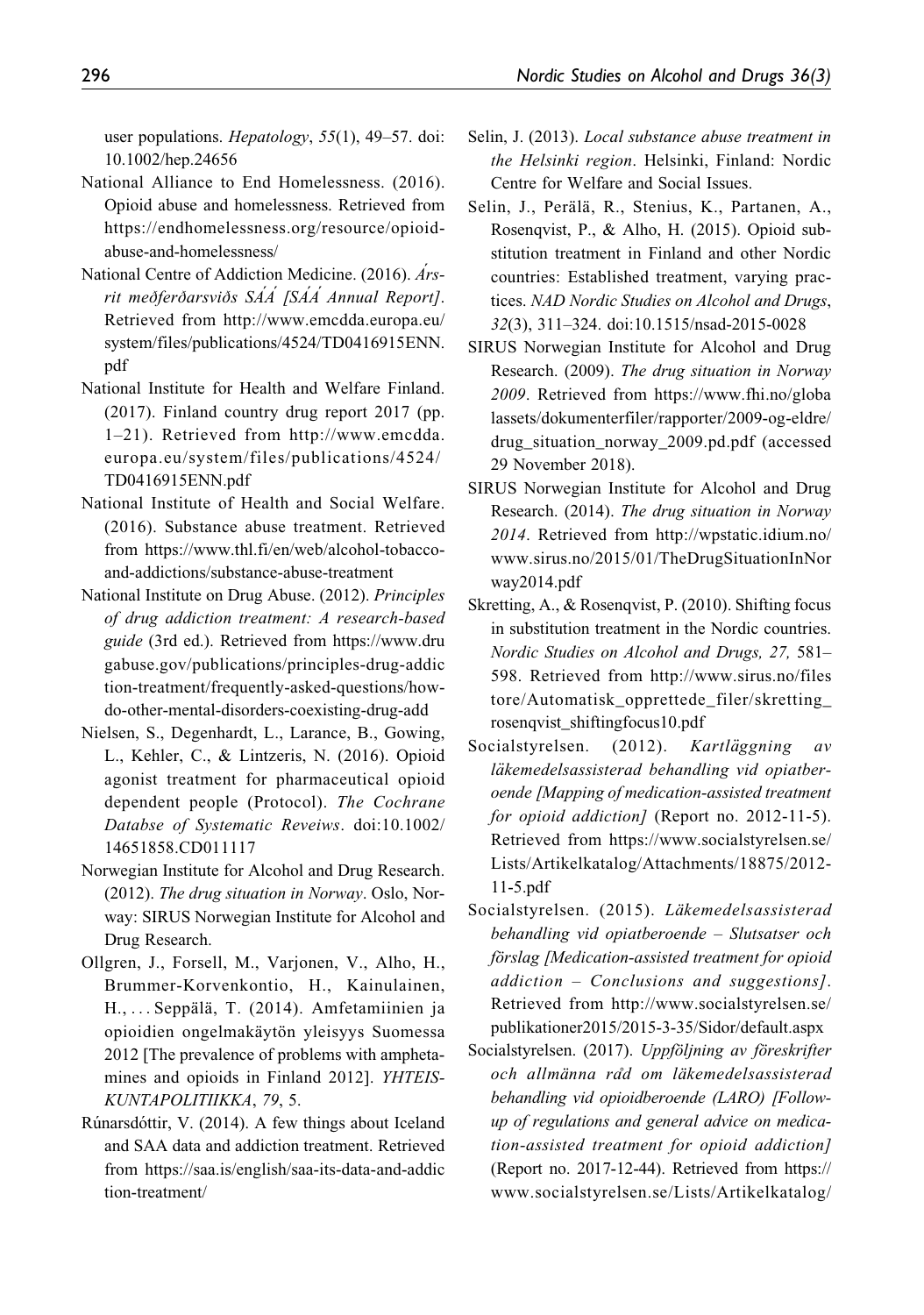[Attachments/20805/2017-12-44.pdf](https://www.socialstyrelsen.se/Lists/Artikelkatalog/Attachments/20805/2017-12-44.pdf) (accessed 29 November 2018).

- Socialstyrelsen. (2016). Socialstyrelsens föreskrifter och allmänna råd om ordination och hantering av läkemedel i hälso- och sjukvården [The National Board of Health and Welfare's regulations and general advice on the prescribing and management of pharmaceuticals in the healthcare sector.] (Report no. 2017-5-2). Retrieved from [https://www.socialstyrelsen.se/Lists/Artikelkata](https://www.socialstyrelsen.se/Lists/Artikelkatalog/Attachments/20604/2017-5-2.pdf) [log/Attachments/20604/2017-5-2.pdf](https://www.socialstyrelsen.se/Lists/Artikelkatalog/Attachments/20604/2017-5-2.pdf)
- Socialstyrelsen. (2017). Nationella riktlinjer för vård och stöd vid missbruk och beroende: Stöd för styrning och ledning [National guidelines for care and support in abuse and dependence: Support for management]. Retrieved from [https://](https://www.socialstyrelsen.se/Lists/Artikelkatalog/Attachments/20778/2017-12-23.pdf) [www.socialstyrelsen.se/Lists/Artikelkatalog/](https://www.socialstyrelsen.se/Lists/Artikelkatalog/Attachments/20778/2017-12-23.pdf) [Attachments/20778/2017-12-23.pdf](https://www.socialstyrelsen.se/Lists/Artikelkatalog/Attachments/20778/2017-12-23.pdf)
- Statens Folkhälsoinstitut. (2010). Narkotikabruket i Sverige [Drug use in Sweden]. Retrieved from [https://www.folkhalsomyndigheten.se/contentas](https://www.folkhalsomyndigheten.se/contentassets/785864a3fd7a468fb5a39ba03dc6387b/r2010-13-narkotikabruket-i-sverige.pdf) [sets/785864a3fd7a468fb5a39ba03dc6387b/](https://www.folkhalsomyndigheten.se/contentassets/785864a3fd7a468fb5a39ba03dc6387b/r2010-13-narkotikabruket-i-sverige.pdf) [r2010-13-narkotikabruket-i-sverige.pdf](https://www.folkhalsomyndigheten.se/contentassets/785864a3fd7a468fb5a39ba03dc6387b/r2010-13-narkotikabruket-i-sverige.pdf)
- Strang, J., Babor, T., Caulkins, J., Fischer, B., Foxcroft, D., & Humphreys, K. (2012). Drug policy and the public good: Evidence for effective interventions. The Lancet, 379(9810), 71–83. doi:10.1016/S0140-6736(11)61674-7
- Sumnall, H. R., Bates, G., & Jones, L. (2017). Evidence review summary: Drug demand reduction, treatment and harm reduction. Retrieved from [http://www.emcdda.europa.eu/system/files/](http://www.emcdda.europa.eu/system/files/attachments/6237/EuropeanResponsesGuide2017_BackgroundPaper-Evidence-review-drug-interventions.pdf) [attachments/6237/EuropeanResponsesGuide](http://www.emcdda.europa.eu/system/files/attachments/6237/EuropeanResponsesGuide2017_BackgroundPaper-Evidence-review-drug-interventions.pdf) [2017\\_BackgroundPaper-Evidence-review-drug](http://www.emcdda.europa.eu/system/files/attachments/6237/EuropeanResponsesGuide2017_BackgroundPaper-Evidence-review-drug-interventions.pdf)[interventions.pdf](http://www.emcdda.europa.eu/system/files/attachments/6237/EuropeanResponsesGuide2017_BackgroundPaper-Evidence-review-drug-interventions.pdf) (accessed 29 November 2018).
- Sundhedsstyrelsen. (2008). Guidance on medical treatment of drug abusers in substitution treatment for opioid dependence.
- Sundhedsstyrelsen. (2014). Narkotikasituationen i Danmark 2014 [The drug situation in Denmark 2014]. Retrieved from [https://www.sst.dk/da/](https://www.sst.dk/da/udgivelser/2014/~/media/A38F8CB85658486688B6655C87345E40.ashx?m=.pdf) [udgivelser/2014/](https://www.sst.dk/da/udgivelser/2014/~/media/A38F8CB85658486688B6655C87345E40.ashx?m=.pdf) $\sim$ [/media/A38F8CB8565848](https://www.sst.dk/da/udgivelser/2014/~/media/A38F8CB85658486688B6655C87345E40.ashx?m=.pdf) [6688B6655C87345E40.ashx?m](https://www.sst.dk/da/udgivelser/2014/~/media/A38F8CB85658486688B6655C87345E40.ashx?m=.pdf)=[.pdf](https://www.sst.dk/da/udgivelser/2014/~/media/A38F8CB85658486688B6655C87345E40.ashx?m=.pdf)
- Sundhedsstyrelsen. (2014). National Report (2013 data) to the EMCDDA by the Reitox National Focal Point: Denmark New Development, Trends. Retrieved from [http://www.emcdda.](http://www.emcdda.europa.eu/system/files/publications/1011/att_233879_EN_NR2014%20FINAL%2C%20and%20included%20chapter%206.4%20version%2015122014.pdf)

[europa.eu/system/files/publications/1011/att\\_233](http://www.emcdda.europa.eu/system/files/publications/1011/att_233879_EN_NR2014%20FINAL%2C%20and%20included%20chapter%206.4%20version%2015122014.pdf) [879\\_EN\\_NR2014](http://www.emcdda.europa.eu/system/files/publications/1011/att_233879_EN_NR2014%20FINAL%2C%20and%20included%20chapter%206.4%20version%2015122014.pdf)%[20FINAL](http://www.emcdda.europa.eu/system/files/publications/1011/att_233879_EN_NR2014%20FINAL%2C%20and%20included%20chapter%206.4%20version%2015122014.pdf)%[2C](http://www.emcdda.europa.eu/system/files/publications/1011/att_233879_EN_NR2014%20FINAL%2C%20and%20included%20chapter%206.4%20version%2015122014.pdf)%[20and](http://www.emcdda.europa.eu/system/files/publications/1011/att_233879_EN_NR2014%20FINAL%2C%20and%20included%20chapter%206.4%20version%2015122014.pdf)%[20](http://www.emcdda.europa.eu/system/files/publications/1011/att_233879_EN_NR2014%20FINAL%2C%20and%20included%20chapter%206.4%20version%2015122014.pdf) [included](http://www.emcdda.europa.eu/system/files/publications/1011/att_233879_EN_NR2014%20FINAL%2C%20and%20included%20chapter%206.4%20version%2015122014.pdf)%[20chapter](http://www.emcdda.europa.eu/system/files/publications/1011/att_233879_EN_NR2014%20FINAL%2C%20and%20included%20chapter%206.4%20version%2015122014.pdf)%[206.4](http://www.emcdda.europa.eu/system/files/publications/1011/att_233879_EN_NR2014%20FINAL%2C%20and%20included%20chapter%206.4%20version%2015122014.pdf)%[20version](http://www.emcdda.europa.eu/system/files/publications/1011/att_233879_EN_NR2014%20FINAL%2C%20and%20included%20chapter%206.4%20version%2015122014.pdf)%[20151](http://www.emcdda.europa.eu/system/files/publications/1011/att_233879_EN_NR2014%20FINAL%2C%20and%20included%20chapter%206.4%20version%2015122014.pdf) [22014.pdf](http://www.emcdda.europa.eu/system/files/publications/1011/att_233879_EN_NR2014%20FINAL%2C%20and%20included%20chapter%206.4%20version%2015122014.pdf)

- Sundhedsstyrelsen. (2016). Narkotikasituationen i Danmark 2016 – Nationale data [The drug situation in Denmark 2016 – National data]. Retrieved from [https://www.sst.dk/da/sundhed](https://www.sst.dk/da/sundhed-og-livsstil/~/media/07101779E7554638B36EEDBC00234590.ashx)[og-livsstil/](https://www.sst.dk/da/sundhed-og-livsstil/~/media/07101779E7554638B36EEDBC00234590.ashx) $\sim$ [/media/07101779E7554638B3](https://www.sst.dk/da/sundhed-og-livsstil/~/media/07101779E7554638B36EEDBC00234590.ashx) [6EEDBC00234590.ashx](https://www.sst.dk/da/sundhed-og-livsstil/~/media/07101779E7554638B36EEDBC00234590.ashx)
- Sundhedsstyrelsen. (2017). Vejledning til læger, der behandler opioidafhængige patienter med substitutionsmedicin. Copenhagen, Denmark: Sundhedsstyrelsen. Retrieved from [https://www.sst.](https://www.sst.dk/da/sundhed-og-livsstil/narkotika/~/media/796D337DC66D4F72A8991141B88BD699.ashx)  $dk/da/sundhed-og-livsstil/narkotika/~/media/$  $dk/da/sundhed-og-livsstil/narkotika/~/media/$  $dk/da/sundhed-og-livsstil/narkotika/~/media/$ [796D337DC66D4F72A8991141B88BD699.ashx](https://www.sst.dk/da/sundhed-og-livsstil/narkotika/~/media/796D337DC66D4F72A8991141B88BD699.ashx)
- Swedish National Institute of Public Health. (2012). "Sweden": New development, trends and indepth information on selected issues. 2012 National report (2011 data) to the EMCDDA by the Reitox National Focal Point. Retrieved from [http://www.emcdda.europa.eu/system/files/publi](http://www.emcdda.europa.eu/system/files/publications/715/Sweden_NR2012_443640.pdf) [cations/715/Sweden\\_NR2012\\_443640.pdf](http://www.emcdda.europa.eu/system/files/publications/715/Sweden_NR2012_443640.pdf)
- The National Center on Addiction and Substance Abuse. (2017). Ending the opioid crisis: A practical guide for state policymakers. Retrieved from [https://www.centeronaddiction.org/sites/default/](https://www.centeronaddiction.org/sites/default/files/Ending%20the%20Opioid%20Crisis_A%20Practical%20Guide%20for%20State%20Policymakers_The%20National%20Center%20on%20Addiction%20and%20Substance%20Abuse_October%202017_0.pdf) [files/Ending](https://www.centeronaddiction.org/sites/default/files/Ending%20the%20Opioid%20Crisis_A%20Practical%20Guide%20for%20State%20Policymakers_The%20National%20Center%20on%20Addiction%20and%20Substance%20Abuse_October%202017_0.pdf)%[20the](https://www.centeronaddiction.org/sites/default/files/Ending%20the%20Opioid%20Crisis_A%20Practical%20Guide%20for%20State%20Policymakers_The%20National%20Center%20on%20Addiction%20and%20Substance%20Abuse_October%202017_0.pdf)%[20Opioid](https://www.centeronaddiction.org/sites/default/files/Ending%20the%20Opioid%20Crisis_A%20Practical%20Guide%20for%20State%20Policymakers_The%20National%20Center%20on%20Addiction%20and%20Substance%20Abuse_October%202017_0.pdf)%[20Crisis\\_](https://www.centeronaddiction.org/sites/default/files/Ending%20the%20Opioid%20Crisis_A%20Practical%20Guide%20for%20State%20Policymakers_The%20National%20Center%20on%20Addiction%20and%20Substance%20Abuse_October%202017_0.pdf) [A](https://www.centeronaddiction.org/sites/default/files/Ending%20the%20Opioid%20Crisis_A%20Practical%20Guide%20for%20State%20Policymakers_The%20National%20Center%20on%20Addiction%20and%20Substance%20Abuse_October%202017_0.pdf)%[20Practical](https://www.centeronaddiction.org/sites/default/files/Ending%20the%20Opioid%20Crisis_A%20Practical%20Guide%20for%20State%20Policymakers_The%20National%20Center%20on%20Addiction%20and%20Substance%20Abuse_October%202017_0.pdf)%[20Guide](https://www.centeronaddiction.org/sites/default/files/Ending%20the%20Opioid%20Crisis_A%20Practical%20Guide%20for%20State%20Policymakers_The%20National%20Center%20on%20Addiction%20and%20Substance%20Abuse_October%202017_0.pdf)%[20for](https://www.centeronaddiction.org/sites/default/files/Ending%20the%20Opioid%20Crisis_A%20Practical%20Guide%20for%20State%20Policymakers_The%20National%20Center%20on%20Addiction%20and%20Substance%20Abuse_October%202017_0.pdf)%[20State](https://www.centeronaddiction.org/sites/default/files/Ending%20the%20Opioid%20Crisis_A%20Practical%20Guide%20for%20State%20Policymakers_The%20National%20Center%20on%20Addiction%20and%20Substance%20Abuse_October%202017_0.pdf)%[20P](https://www.centeronaddiction.org/sites/default/files/Ending%20the%20Opioid%20Crisis_A%20Practical%20Guide%20for%20State%20Policymakers_The%20National%20Center%20on%20Addiction%20and%20Substance%20Abuse_October%202017_0.pdf) [olicymakers\\_The](https://www.centeronaddiction.org/sites/default/files/Ending%20the%20Opioid%20Crisis_A%20Practical%20Guide%20for%20State%20Policymakers_The%20National%20Center%20on%20Addiction%20and%20Substance%20Abuse_October%202017_0.pdf)%[20National](https://www.centeronaddiction.org/sites/default/files/Ending%20the%20Opioid%20Crisis_A%20Practical%20Guide%20for%20State%20Policymakers_The%20National%20Center%20on%20Addiction%20and%20Substance%20Abuse_October%202017_0.pdf)%[20Center](https://www.centeronaddiction.org/sites/default/files/Ending%20the%20Opioid%20Crisis_A%20Practical%20Guide%20for%20State%20Policymakers_The%20National%20Center%20on%20Addiction%20and%20Substance%20Abuse_October%202017_0.pdf)%[20on](https://www.centeronaddiction.org/sites/default/files/Ending%20the%20Opioid%20Crisis_A%20Practical%20Guide%20for%20State%20Policymakers_The%20National%20Center%20on%20Addiction%20and%20Substance%20Abuse_October%202017_0.pdf) %[20Addiction](https://www.centeronaddiction.org/sites/default/files/Ending%20the%20Opioid%20Crisis_A%20Practical%20Guide%20for%20State%20Policymakers_The%20National%20Center%20on%20Addiction%20and%20Substance%20Abuse_October%202017_0.pdf)%[20and](https://www.centeronaddiction.org/sites/default/files/Ending%20the%20Opioid%20Crisis_A%20Practical%20Guide%20for%20State%20Policymakers_The%20National%20Center%20on%20Addiction%20and%20Substance%20Abuse_October%202017_0.pdf)%[20Substance](https://www.centeronaddiction.org/sites/default/files/Ending%20the%20Opioid%20Crisis_A%20Practical%20Guide%20for%20State%20Policymakers_The%20National%20Center%20on%20Addiction%20and%20Substance%20Abuse_October%202017_0.pdf)%[20Abuse\\_](https://www.centeronaddiction.org/sites/default/files/Ending%20the%20Opioid%20Crisis_A%20Practical%20Guide%20for%20State%20Policymakers_The%20National%20Center%20on%20Addiction%20and%20Substance%20Abuse_October%202017_0.pdf) [October](https://www.centeronaddiction.org/sites/default/files/Ending%20the%20Opioid%20Crisis_A%20Practical%20Guide%20for%20State%20Policymakers_The%20National%20Center%20on%20Addiction%20and%20Substance%20Abuse_October%202017_0.pdf)%[202017\\_0.pdf](https://www.centeronaddiction.org/sites/default/files/Ending%20the%20Opioid%20Crisis_A%20Practical%20Guide%20for%20State%20Policymakers_The%20National%20Center%20on%20Addiction%20and%20Substance%20Abuse_October%202017_0.pdf)
- Urban, K., Lindholm, A., & Säfvenberg, M. (2016). Läkemedelsassisterad rehabilitering vid opioidberoende - En kvalitativ studie om vad substitutionsbehandling faktiskt innebär [Replacement therapy for opioid dependence: A qualitative study of what replacement therapy actually involves]. Retrieved from [http://www.diva-por](http://www.diva-portal.org/smash/get/diva2:933257/FULLTEXT01.pdf) [tal.org/smash/get/diva2:933257/FULLTEXT01.](http://www.diva-portal.org/smash/get/diva2:933257/FULLTEXT01.pdf) [pdf](http://www.diva-portal.org/smash/get/diva2:933257/FULLTEXT01.pdf)
- Varjonen, V. (2014). Finland drug situation 2014 (Report no. 3/2015). Retrieved from [https://](https://www.julkari.fi/bitstream/handle/10024/125772/URN_ISBN_978-952-302-427-4.pdf?sequence=1) [www.julkari.fi/bitstream/handle/10024/125772/](https://www.julkari.fi/bitstream/handle/10024/125772/URN_ISBN_978-952-302-427-4.pdf?sequence=1) [URN\\_ISBN\\_978-952-302-427-4.pdf?seque](https://www.julkari.fi/bitstream/handle/10024/125772/URN_ISBN_978-952-302-427-4.pdf?sequence=1)  $nce=1$  $nce=1$  $nce=1$